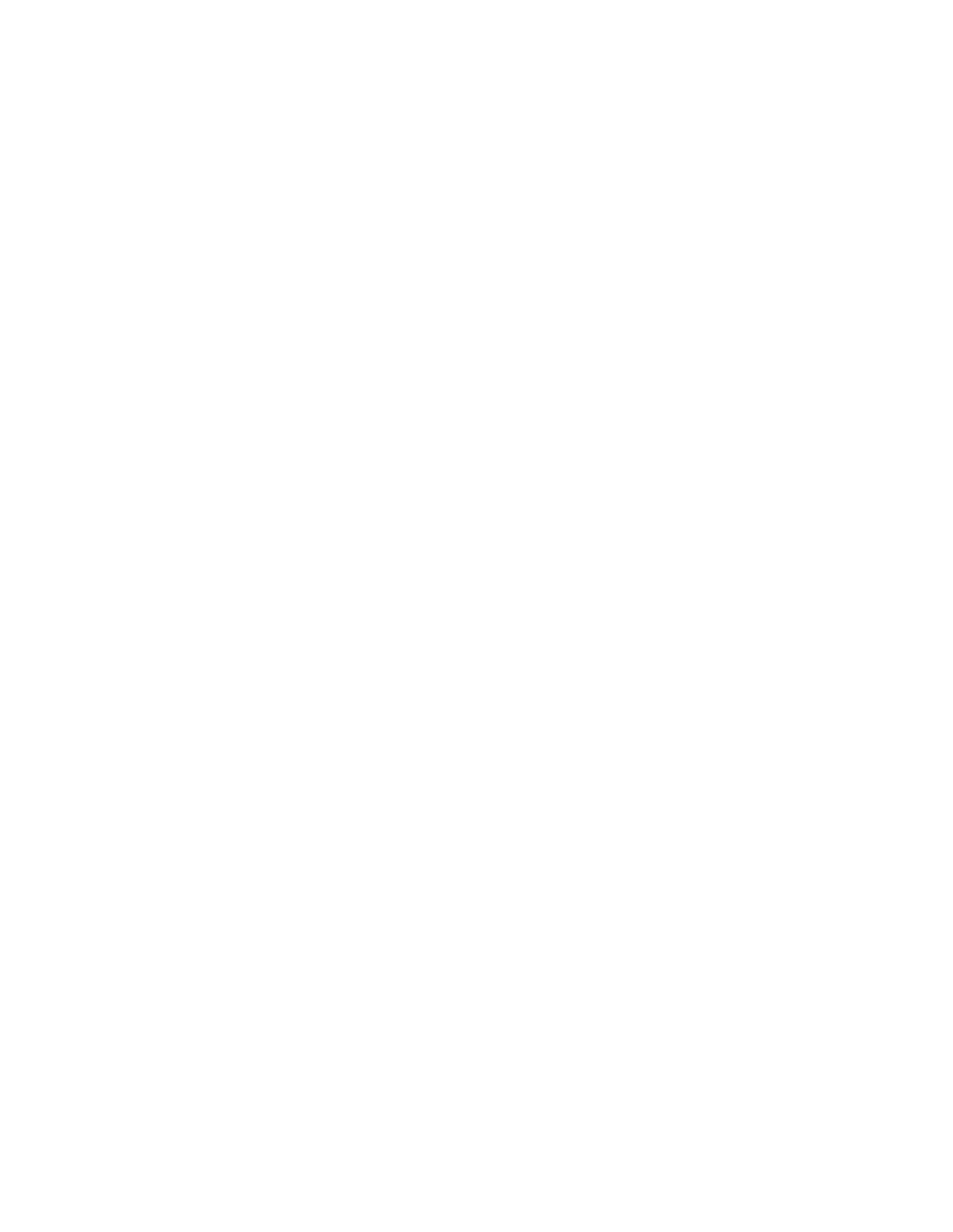## **TABLE OF CONTENTS**

| Appendix A – Permanent University Fund Distribution to the Available University Fund for FY 2019 11 |  |
|-----------------------------------------------------------------------------------------------------|--|
|                                                                                                     |  |
| Appendix C - U. T. System Board of Regents' Rule 80303 On "Uses of Available University Fund" 14    |  |
|                                                                                                     |  |
|                                                                                                     |  |
|                                                                                                     |  |
|                                                                                                     |  |

For questions concerning this report, contact: U. T. System Office of Budget and Planning 512.499.4527 BudgetandPlanning@utsystem.edu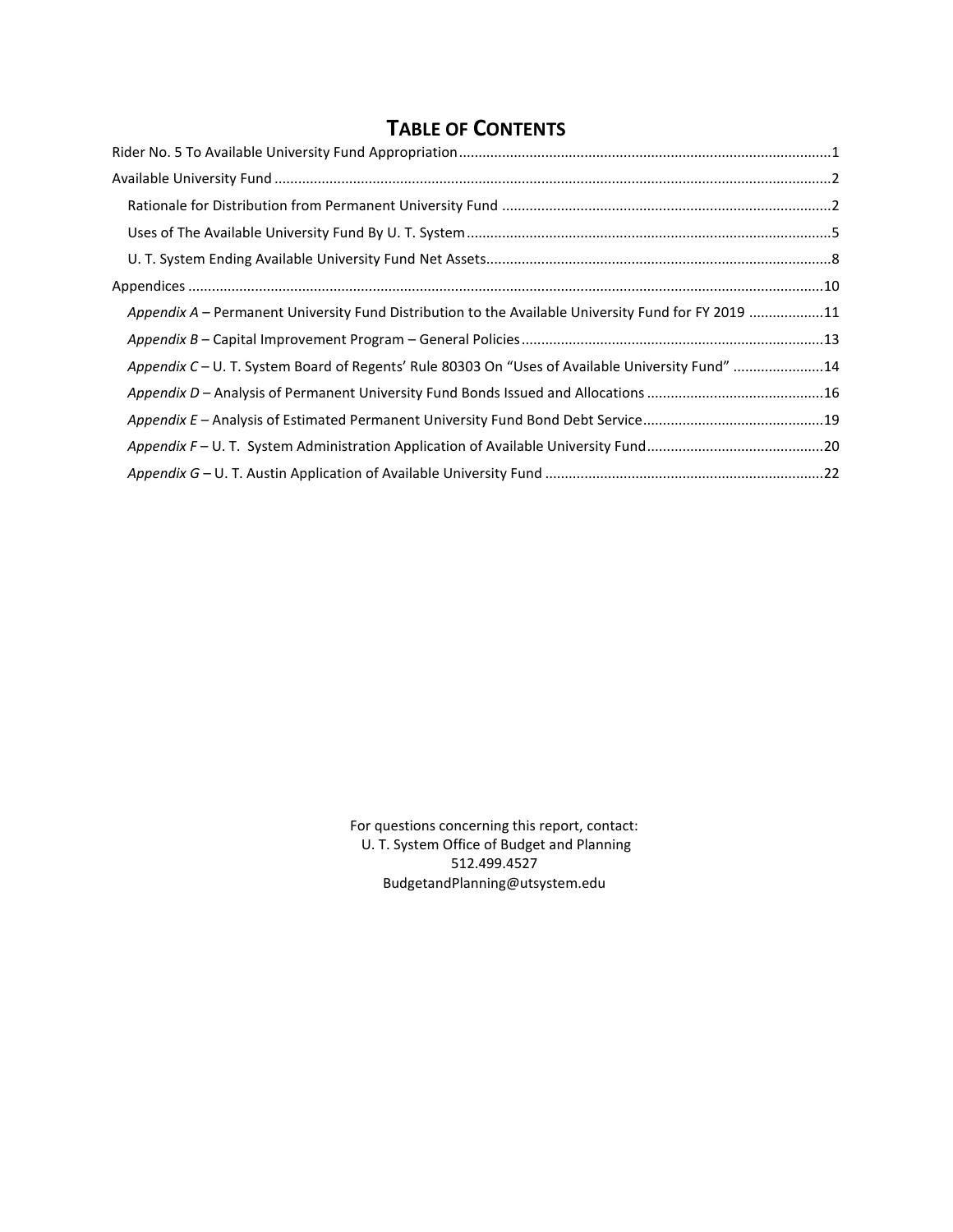#### <span id="page-3-0"></span>**RIDER NO. 5 TO AVAILABLE UNIVERSITY FUND APPROPRIATION**

The text of Rider No. 5 to the Available University Fund Appropriation in Senate Bill 1, 85<sup>th</sup> Legislature, Regular Session, is as follows:

#### **"Reporting**.

a. The University of Texas System Board of Regents and the Texas A&M University System Board of Regents shall report to the Legislature and the Governor no later than December 1 of each year the uses of the Available University Fund (AUF) for each system component and for the system office operations for the two previous years, the current year, and two future years (projected). Each report shall contain detailed information on the following:

- (1) debt service allocations, by component;
- (2) bond proceeds allocations, by component;
- (3) excellence allocations, by component or system office, and their purposes;
- (4) Available University Fund income, interest, beginning-and-end-of-year balances; and
- (5) the rationale used by the respective boards to distribute AUF funds.

b. In addition, by December 1 of each year, authorized managers of permanent funds and endowments whose earnings are appropriated above shall submit an annual financial report which shall include, at a minimum, an income statement and balance sheet and a summary of the investment return of the fund during the preceding fiscal year. The annual financial report shall also contain:

- (1) a summary of all gains, losses and income from investments and an itemized list of all securities held for the fund on August 31;
- (2) any other information needed by the Governor or the Legislative Budget Board to clearly indicate the nature and extent of investments made of the fund and all income realized from the components of the fund.

The annual financial report shall be distributed to the Governor and Legislative Budget Board by December 1 of each year of the biennium."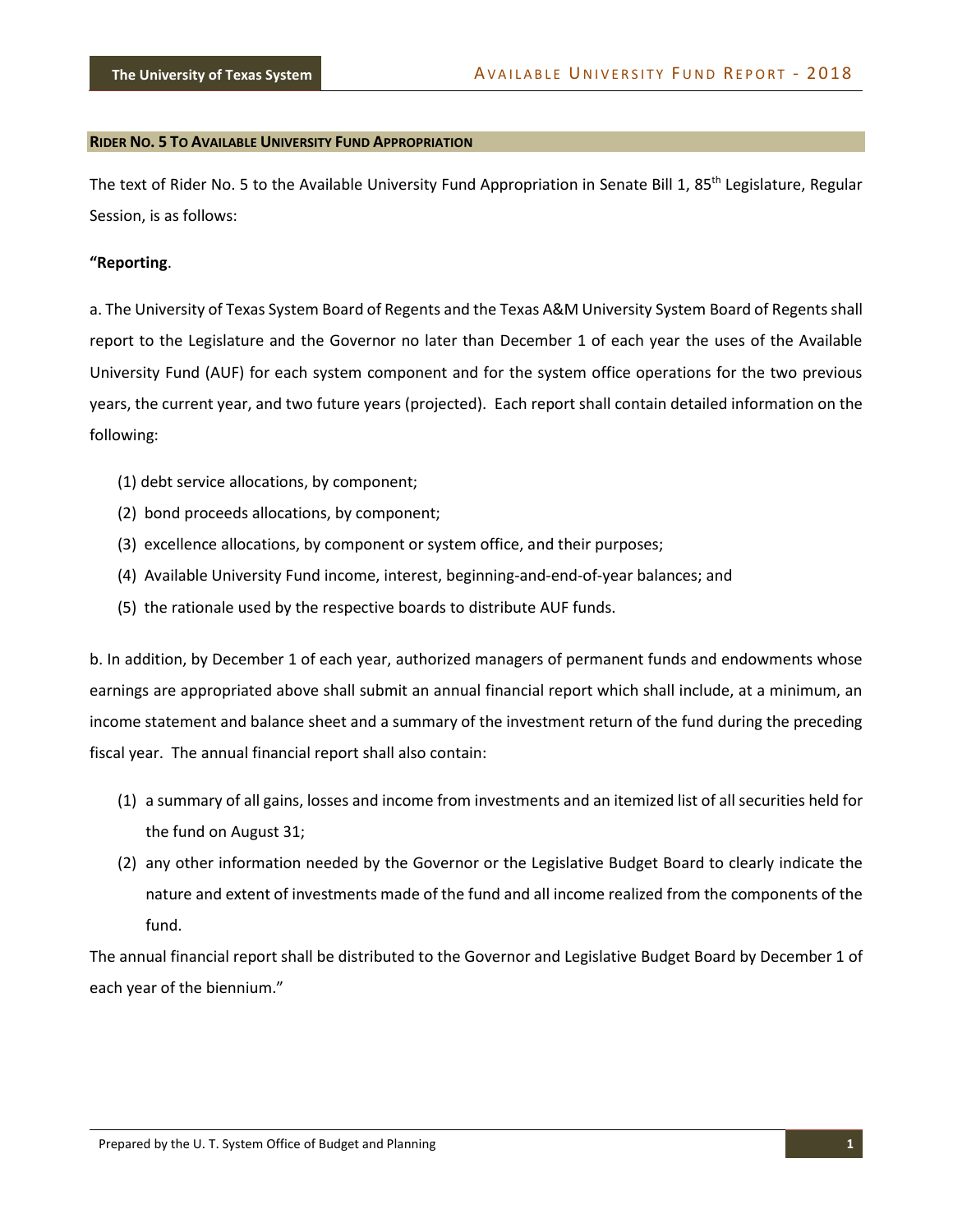#### <span id="page-4-0"></span>**AVAILABLE UNIVERSITY FUND**

#### <span id="page-4-1"></span>**RATIONALE FOR DISTRIBUTION FROM PERMANENT UNIVERSITY FUND**

The *Texas Constitution* defines the Available University Fund (AUF) as consisting of distributions from the total return on all investment assets of the Permanent University Fund (PUF) including the net income attributable to the surface of PUF land. The *Texas Constitution* authorizes the U. T. System Board of Regents (Board of Regents) to determine the amount of distributions to the AUF from the PUF in a manner intended to provide the AUF with a stable and predictable stream of distributions over time, as well as to maintain the purchasing power of both the PUF assets and AUF distributions. Deposits credited to the AUF are administered by the Texas Comptroller of Public Accounts and, along with other funds of the State of Texas, are invested in accordance with State law.

The *Texas Constitution* further limits the discretion of the Board of Regents to determine the amount of PUF distributions in any given year by requiring satisfaction of three tests: 1) PUF distributions to the AUF must not be less than the amount needed to pay the principal and interest due and owing on PUF bonds and notes; 2) PUF distributions to the AUF cannot increase year to year if the purchasing power of PUF investments has not been preserved over rolling 10-year periods; and 3) annual distributions from the PUF to the AUF cannot exceed 7% of the average net fair market value of PUF investments as determined by the Board of Regents. The only exception to these provisions is that distributions must be sufficient to meet annual debt service requirements on PUF bonds and notes.

The Board of Regents approved distributions from the PUF to the AUF for the fiscal years ending August 31, 2018 and 2019 which satisfy the constitutional tests (see Appendix A). For FY 2018 and FY 2019, PUF distributions of \$887,250,000 and \$1,014,000,000 were approved, respectively.

Projected annual PUF distributions on Table 1 for FY 2020 and FY 2021 are presented including an increase by a rate equal to the Consumer Price Index (CPI) plus 2.65% (subject to the above limits on annual PUF distributions).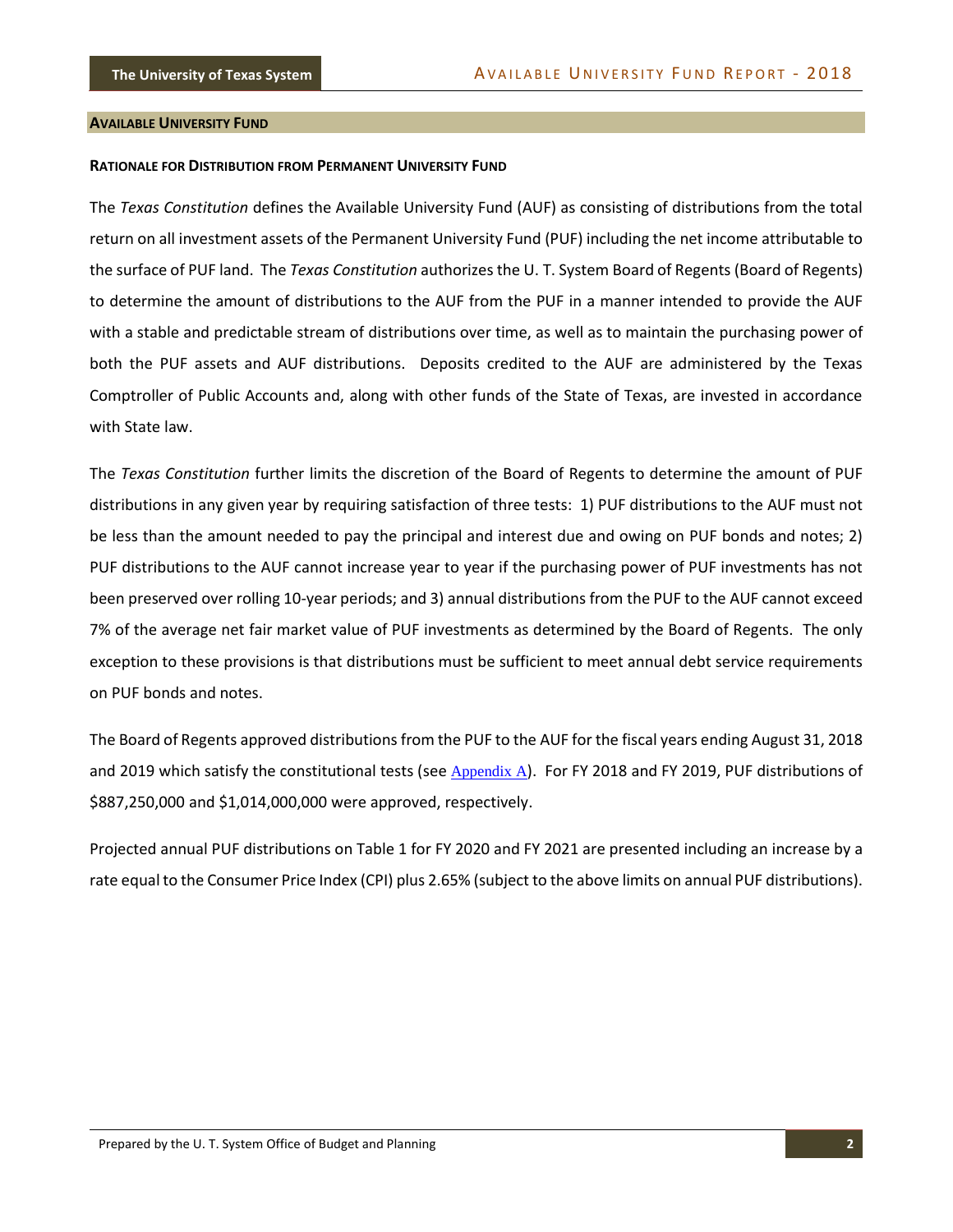|                                                                            |                                | Table 1                         |  |  |  |  |
|----------------------------------------------------------------------------|--------------------------------|---------------------------------|--|--|--|--|
|                                                                            | THE UNIVERSITY OF TEXAS SYSTEM |                                 |  |  |  |  |
| <b>AVAILABLE UNIVERSITY FUND</b><br>FY 2017 - FY 2021                      |                                |                                 |  |  |  |  |
|                                                                            |                                |                                 |  |  |  |  |
|                                                                            | <b>Actual</b><br>FY 2017       | <b>Actual</b><br><b>FY 2018</b> |  |  |  |  |
| <b>Income and PUF Distributions</b>                                        |                                |                                 |  |  |  |  |
| Divisible with Texas A&M University                                        |                                |                                 |  |  |  |  |
| <b>Investment Income and Distributions</b>                                 | \$839,441,000                  | \$887,250,000                   |  |  |  |  |
| Surface and Other Income                                                   | 58,935,194                     | 87,648,857                      |  |  |  |  |
| Divisible Expenses                                                         |                                | (1,872,387)                     |  |  |  |  |
| <b>Net Divisible Income and Distributions</b>                              | 898,376,194                    | 973,026,470                     |  |  |  |  |
| Less: Texas A&M Share (1/3rd)                                              | (299, 458, 731)                | (324, 342, 156)                 |  |  |  |  |
| U. T. Share (2/3rds)                                                       | 598,917,463                    | 648,684,314                     |  |  |  |  |
| <b>AUF Interest Income</b>                                                 | 6,640,511                      | 14,011,332                      |  |  |  |  |
| Income and Distributions Available to the U.T. System                      | 605,557,974                    | 662,695,646                     |  |  |  |  |
|                                                                            |                                |                                 |  |  |  |  |
| <b>Transfers/Expenditures</b>                                              |                                |                                 |  |  |  |  |
| Debt Service on PUF Bonds                                                  | (151, 959, 915)                | (180, 980, 084)                 |  |  |  |  |
| U. T. System Administration:                                               |                                |                                 |  |  |  |  |
| Administration                                                             | (108, 844, 074)                | (94,088,875)                    |  |  |  |  |
| <b>External Audit</b>                                                      | (2,553,387)                    | (1,706,125)                     |  |  |  |  |
| Enterprise Resource Planning/ Information Security System                  | (13,600,464)                   | (7,000,000)                     |  |  |  |  |
| Development                                                                |                                |                                 |  |  |  |  |
| U. T. System Initiatives                                                   |                                | (4,500,000)                     |  |  |  |  |
| U. T. Austin:                                                              |                                |                                 |  |  |  |  |
| Excellence                                                                 | (271, 560, 000)                | (338, 480, 000)                 |  |  |  |  |
| <b>Medical School</b>                                                      | (25,000,000)<br>(1,060,000)    |                                 |  |  |  |  |
| Systemwide Technology and Telecommunications<br>Other U. T. Austin Support | (42, 210, 410)                 | (1,992,000)<br>(17, 302, 933)   |  |  |  |  |
| Return of Project Funds to AUF                                             |                                |                                 |  |  |  |  |
| <b>Total Transfers/Expenditures</b>                                        | (616, 788, 250)                | (646,050,017)                   |  |  |  |  |
|                                                                            |                                |                                 |  |  |  |  |
| <b>Net Surplus/ (Deficit)</b>                                              | (11, 230, 276)                 | 16,645,629                      |  |  |  |  |
| Net Assets - Beginning of Year                                             | 154,665,404                    | 143,435,128                     |  |  |  |  |
| Net Assets - End of Year                                                   | \$143,435,128                  | \$160,080,757                   |  |  |  |  |
|                                                                            |                                |                                 |  |  |  |  |

Note: FY 2019 Budget and FY 2020-21 Projections are subject to change due to market conditions and unforeseen emergencies or opportunities.

Source: U. T. System Administration Financial Statements, Annual Operating Budget, and projections from the U. T. System Office of Finance.

As of 12.01.2018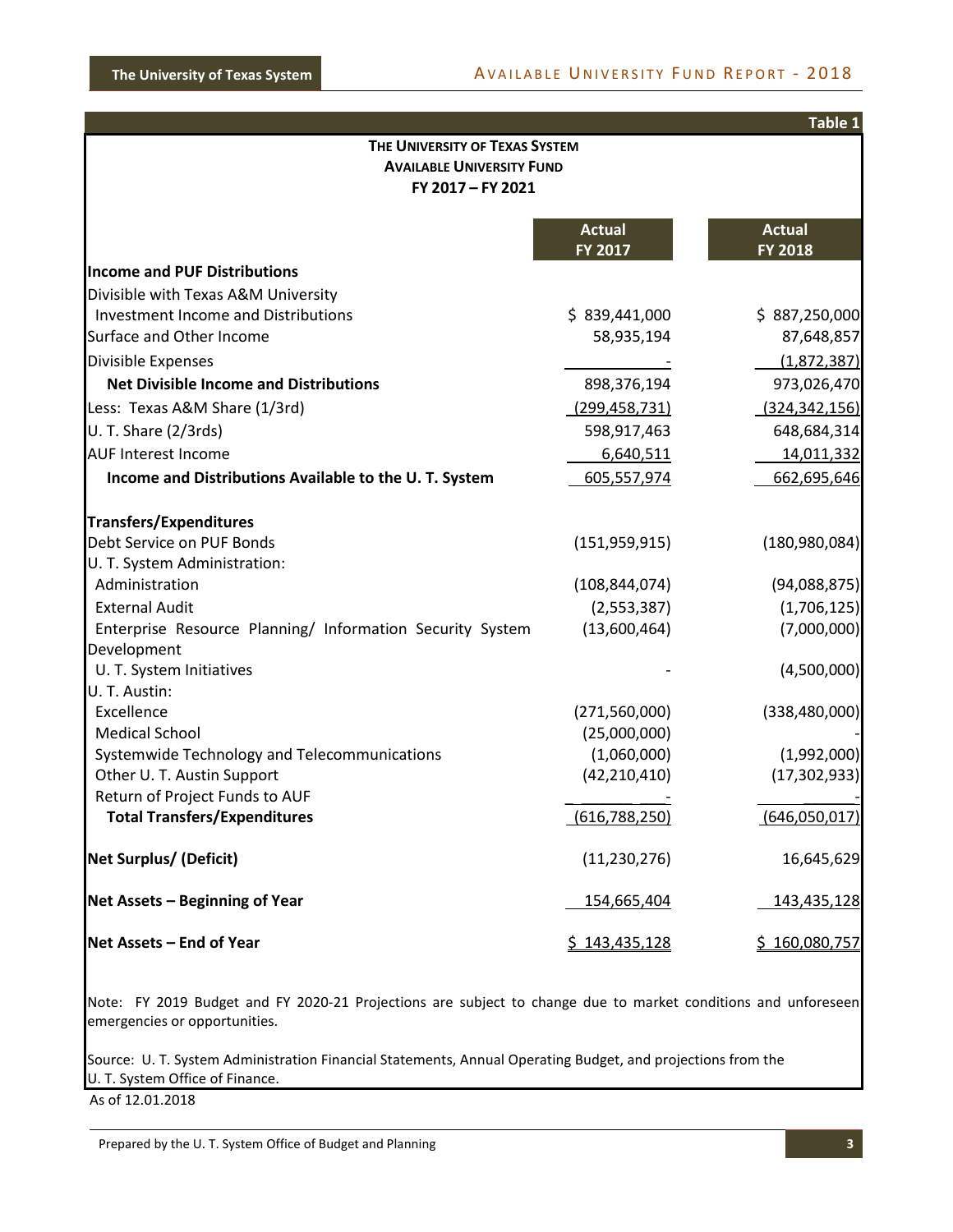### **Table 1 (Continued)**

| <b>Budgeted</b>                                                  | Projected                                        | Projected                                    |
|------------------------------------------------------------------|--------------------------------------------------|----------------------------------------------|
| FY 2019                                                          | <b>FY 2020</b>                                   | FY 2021                                      |
| \$                                                               | \$                                               | \$                                           |
| 1,014,000,000                                                    | 1,061,150,000                                    | 1,110,495,000                                |
| 92,574,000                                                       | 91,574,000                                       | 91,574,000                                   |
| (2,300,000)                                                      | (2,300,000)                                      | (2,300,000)                                  |
| 1,104,274,000                                                    | 1,150,424,000                                    | 1,199,769,000                                |
| (368,091,333)                                                    | (383, 474, 667)                                  | (399, 923, 000)                              |
| 736,182,667                                                      | 766,949,333                                      | 799,846,000                                  |
| 16,000,000<br>752,182,667                                        | 16,823,000<br>783,772,333                        | 16,898,000<br>816,744,000<br>(287, 250, 513) |
| (253, 143, 822)<br>(94, 176, 842)<br>(1,618,158)<br>(16,900,000) | (269, 914, 802)<br>(94, 176, 842)<br>(1,618,158) | (94, 176, 842)<br>(1,618,158)                |
| (398, 660, 000)                                                  | (415, 400, 000)                                  | (432, 875, 000)                              |
| (1,992,000)                                                      | (1,992,000)                                      | (1,992,000)                                  |
| (766, 490, 822)                                                  | (783, 101, 802)                                  | (817, 912, 513)                              |
| (14, 308, 155)                                                   | 670,531                                          | (1, 168, 513)                                |
| 160,080,757<br>\$<br>145,772,602                                 | 145,772,602<br><u>\$</u><br>146,443,133          | 146,443,133<br>\$145,274,620                 |

As of 12.01.2018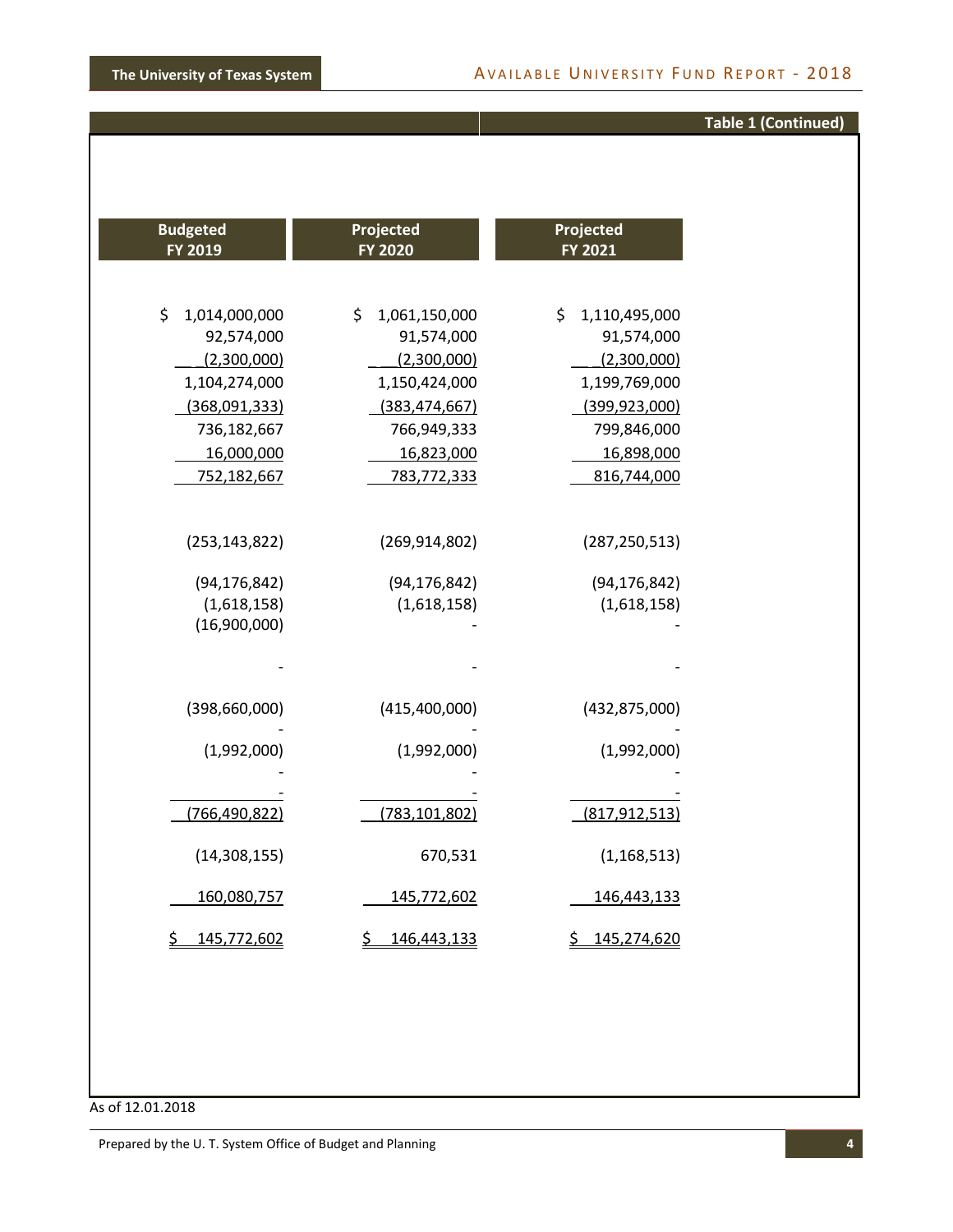#### <span id="page-7-0"></span>**USES OF THE AVAILABLE UNIVERSITY FUND BY U. T. SYSTEM**

The AUF is used for four primary purposes:

- (1) to pay interest and principal due on PUF bonds,
- (2) to provide for support and maintenance of the U. T. System Administration,
- (3) to provide for academic excellence and other support for U. T. Austin, and
- (4) to fund special U. T. System initiatives.

#### *PUF Debt Service*

Bonds supported by income generated by the PUF are periodically issued by the Board of Regents to finance capital improvements, equipment, and library books or materials for U. T. System Administration and all fourteen U. T. System institutions. U. T. System institutions eligible for PUF funding, as specified in the *Texas Constitution*, are:

| U. T. Arlington         | U. T. Southwestern Medical Center         |
|-------------------------|-------------------------------------------|
| U. T. Austin            | U. T. Medical Branch - Galveston          |
| U.T. Dallas             | U. T. Health Science Center - Houston     |
| U. T. El Paso           | U. T. Health Science Center - San Antonio |
| U. T. Permian Basin     | U. T. M. D. Anderson Cancer Center        |
| U. T. Rio Grande Valley | U. T. Health Science Center - Tyler       |
| U. T. San Antonio       | U. T. System Administration               |
| U. T. Tyler             |                                           |

Capital improvement needs of the institutions are extensively evaluated on an ongoing basis and incorporated in a six-year Capital Improvement Program (CIP). The General Policies applicable to the formulation of the CIP are illustrated in **Appendix B**.

Issuance of PUF bonds for capital improvements reflects the assessments made in the CIP process, the availability of other resources, and the projected availability of AUF funds to finance the bonds in conformance with the Board of Regents' *Rules and Regulations*, Rule 80303 (Regents' Rule 80303) on "Uses of the Available University Fund" (see Appendix C for a discussion of this rule).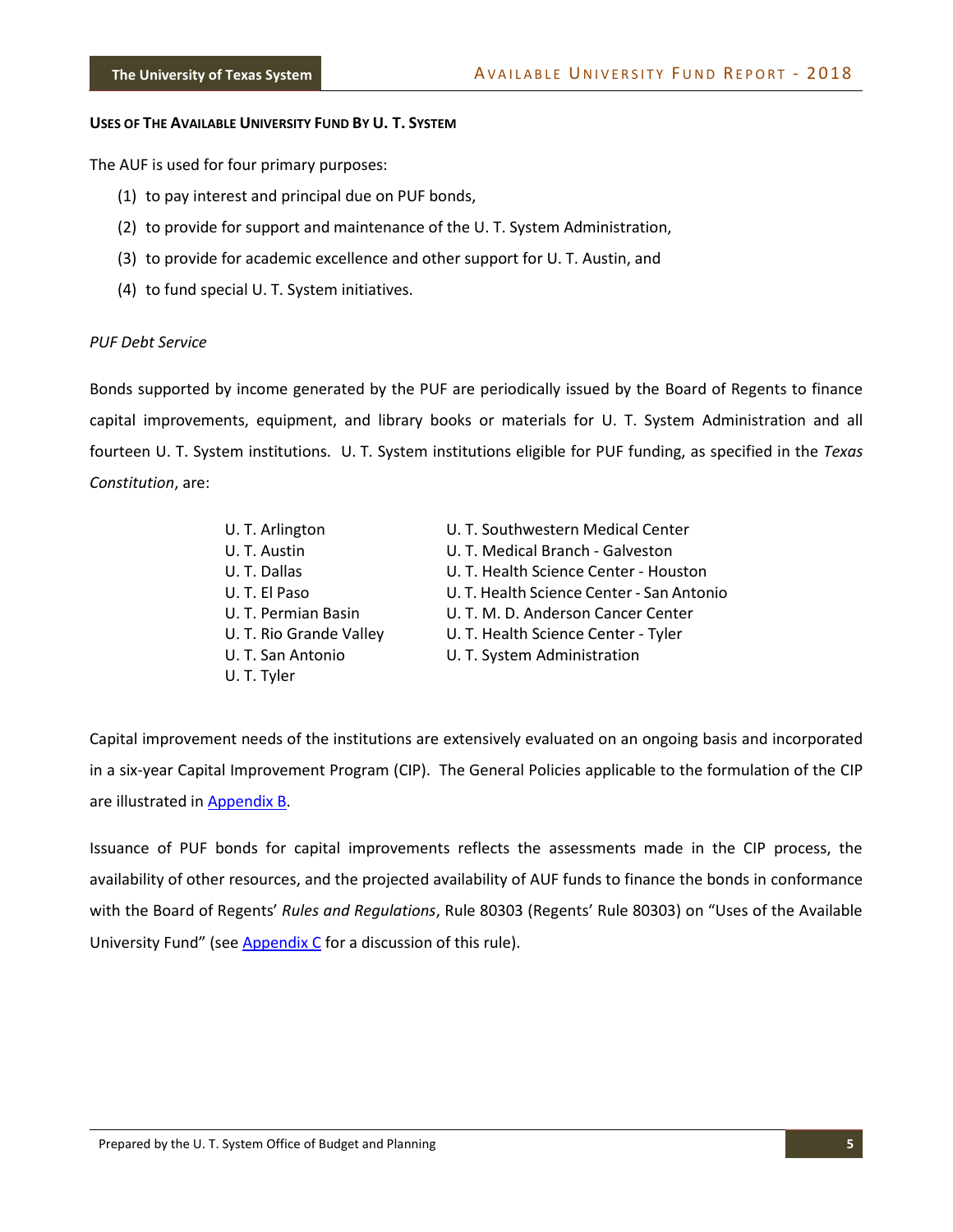The first and primary use of AUF funds authorized by the *Texas Constitution* is to service the PUF-backed debt discussed above. Appendix D provides a history of the U. T. System PUF Bond Proceeds appropriated to each institution through FY 2018 as well as projected appropriations through FY 2021. While U. T. System Administration pays all PUF debt service directly from the AUF, Appendix E provides estimates of PUF debt service attributable to each institution for FY 2017 through FY 2021.

#### *U. T. System Administration*

A second use of the AUF is for support and maintenance of the U. T. System Administration. Chapter 65 of the *Texas Education Code* authorizes "oversight and coordination of the activities of the system and each component institution within the system." The uses of these funds are further described in Appendix F.

#### *Academic Excellence Funds – U. T. Austin*

Pursuant to the terms of the *Texas Constitution*, U. T. Austin is the only U. T. System institution other than U. T. System Administration eligible to directly receive resources from the AUF for support and maintenance purposes. According to Regents' Rule 80303, AUF transfers to U. T. Austin for program enrichment (academic excellence) purposes must not be less than 45% of the projected U. T. System share of the net divisible AUF annual income and distributions. For FY 2018, the Board of Regents approved the allocation of AUF to U. T. Austin equal to 53% of the U. T. System share of the net divisible AUF annual income and distributions. For FY 2019, the Board of Regents approved an allocation of 53% to U. T. Austin based on the estimated PUF distributions included in the U. T. System Annual Operating Budget. Subsequent to approval of the budget, the Board of Regents adopted a PUF distribution amount above what was budgeted. The FY 2019, FY 2020 and FY 2021 projected excellence funding amounts on *Table 1* assume a continued 53% distribution to U. T. Austin.

U. T. Austin depends on academic excellence funds from the AUF for needs such as library enhancement; enhancement of academic department operations; specialized science, engineering, and computing equipment; scholarships and fellowships; and support of special units. These special units conduct research, disseminate research and scholarship information to the general public, and provide public service. Beginning in FY 2018, this excellence allocation includes support for U. T. Austin Dell Medical School (DMS) as discussed below. Appendix G further describes the uses of the AUF transfers to U. T. Austin for excellence purposes.

#### *Other Support – U. T. Austin*

The Board of Regents has previously committed an AUF allocation toward the creation and operation of the DMS at U. T. Austin. This commitment was to be equal to the greater of \$25 million annually or a 3% increase in the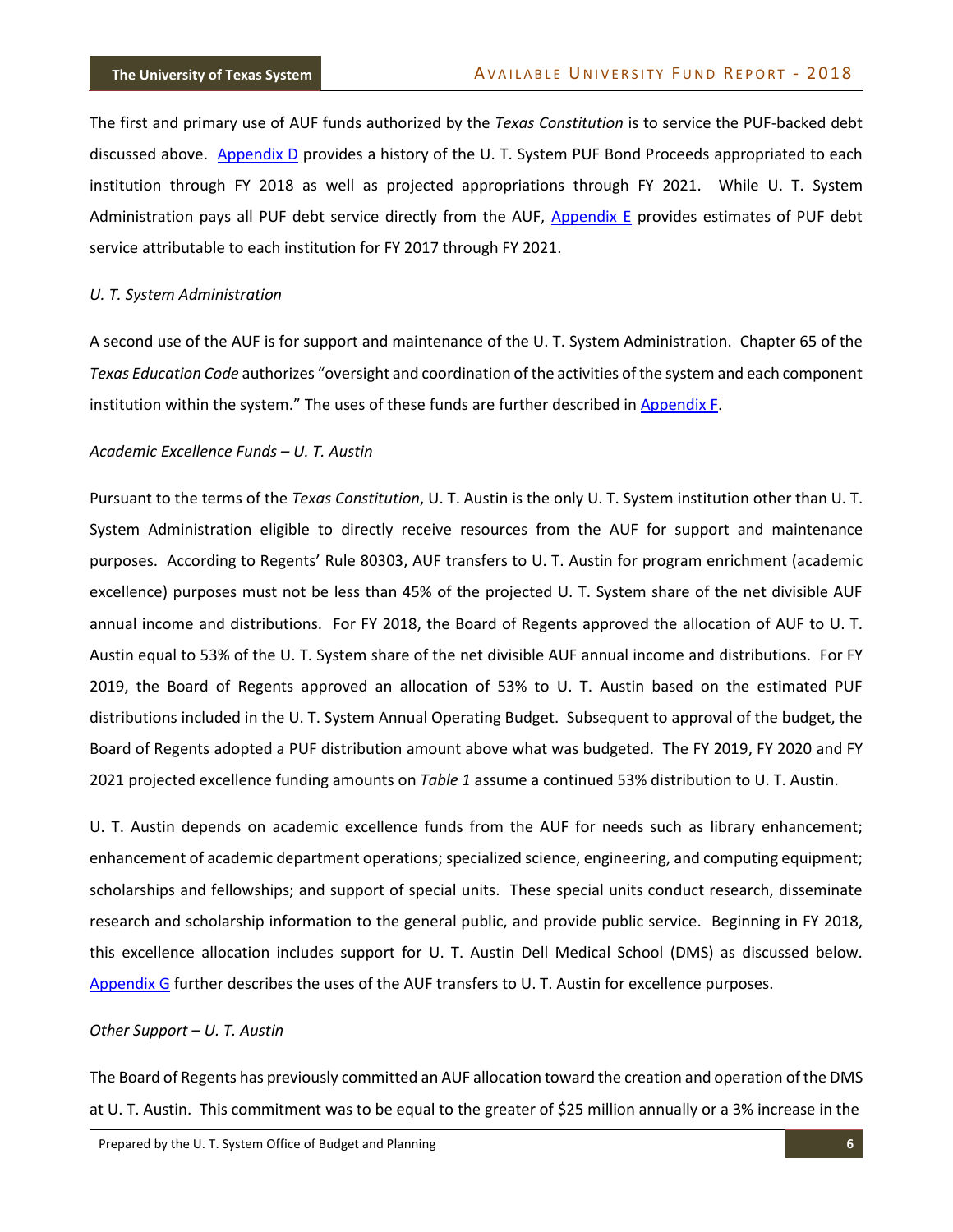annual AUF distribution to U. T. Austin from 45% to 48%. *Table 1* includes this allocation at \$25 million annually for FY 2017. Beginning in FY 2018, the AUF commitment to U. T. Austin is included in the excellence funding distribution for U. T. Austin.

The financial commitments of the Board of Regents were contingent upon the continuation of the Seton Healthcare Family support of graduate medical education residency programs and clinical faculty positions at current or increased levels and the availability of reliable and continuing funding of \$35 million annually from local community sources for the direct support of a medical school at U. T. Austin. In November 2012, residents in the Central Health district adopted a tax increase sufficient to provide this community support. The Board of Regents was to review the funding streams to support DMS 10 years after its establishment consistent with their fiduciary responsibilities.

For FY 2017, approved support allocations to U. T. Austin include:

- \$40.0 million to support the neurosciences and brain health initiative at DMS. This funding was repurposed out of the \$56.4 million approved by the Board of Regents in FY 2014 for online and on campus enrollment growth with excellence.
- \$2.2 million for the U. T. System Network Performance project to support growth in health, research, and administrative computing needs.

For FY 2018, approved support allocations to U. T. Austin include:

- \$10.0 million to support education, research, and clinical care in neurosciences at DMS.
- \$1.3 million to support institutional operations related to the Cultivating Learning and Safe Environments (CLASE) proposal, which seeks to understand and respond to sexual assault, harassment, and violence at U. T. academic and health institutions; and
- \$6.0 million to support institutional operations related to Systemwide Mental Health, Student Safety, and Alcohol-Related Initiatives.

#### *U. T. System Initiatives*

The AUF is used to support operational programs at U. T. System Administration and various strategic priorities and initiatives undertaken by the Board of Regents, all of which benefit U. T. System institutions and students. As with the many operational programs provided by U. T. System Administration, each of the initiatives either provides a service across a broad number of institutional campuses or provides oversight and coordination of activities that benefit a broad number of campuses and the students of those campuses. In addition to a review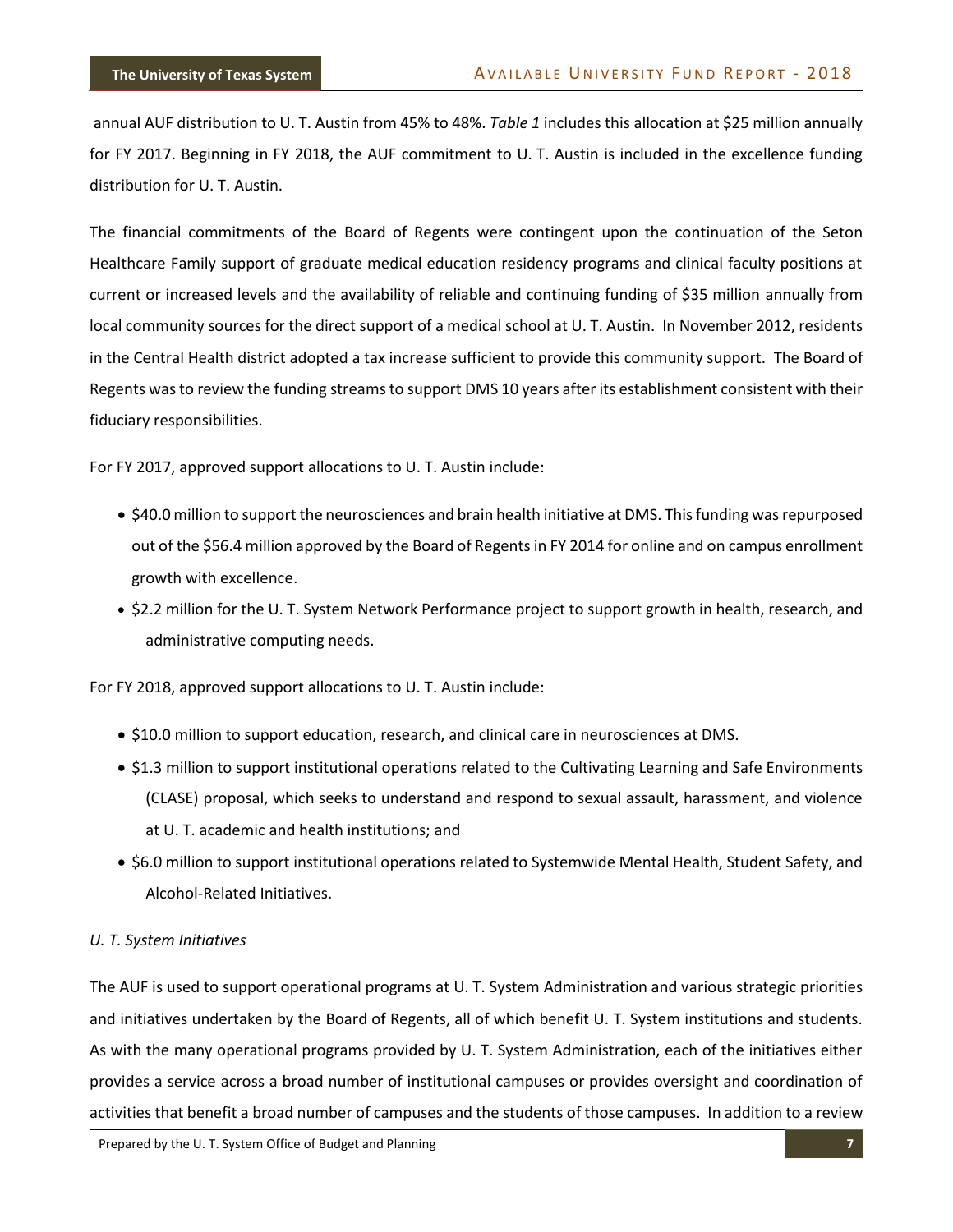by U. T. System Administration staff, the Board of Regents makes a determination that the system initiatives represent an appropriate use of the AUF and meets the applicable constitutional standards.

U. T. System provides advanced 30-day notification to the Legislative Budget Board prior to the Board of Regents taking action on System Initiatives as required by Rider 8 of the AUF of the General Appropriations Act.

For FY 2017, the Board of Regents did not approve any initiatives at U. T. System Administration requiring new funds from the AUF. For FY 2018, the Board of Regents approved a \$4.5 million initiative to prepare a bid for management, operation, and staffing of the Los Alamos National Laboratory.

Currently no system initiatives are reflected for FY 2019 through FY 2021 on *Table 1*.

#### <span id="page-10-0"></span>**U. T. SYSTEM ENDING AVAILABLE UNIVERSITY FUND NET ASSETS**

As of August 31, 2018, the AUF cash balance in the State Treasury as reflected in the annual financial report was \$826,923,248. This balance does not include receivables of \$1,043,814 or payables of \$667,886,305. The payables include \$506,619,703 due to U. T. Austin; \$157,446,473 due to other U. T. System Administration fund groups; and \$3,820,129 of other obligations. After considering the receivables and payables, the AUF net assets are \$160,080,757.

The minimum AUF balance of \$30 million set by Regents' Rule 80303 would repair or replace less than 1% of the facilities in the event unexpected needs for repair or replacement should arise. Additionally, the AUF balance serves as a financial cushion against capital market volatility, which can adversely impact future PUF distributions to the AUF. In the event of any negative variance between projected and actual distributions from the PUF or unexpected capital needs, the AUF balance would be used to support the operating expenses or to pay PUF debt service.

AUF-funded operations of U. T. System Administration and most special initiatives are primarily accounted for in the Educational and General (E&G) Fund. As of August 31, 2018, the unexpended net assets resulting from transfers from the AUF and available for expenditure were \$107.1 million largely for Systemwide initiatives, excluding balances associated with \$17.6 million of investment assets held for the U. T. Horizon Fund.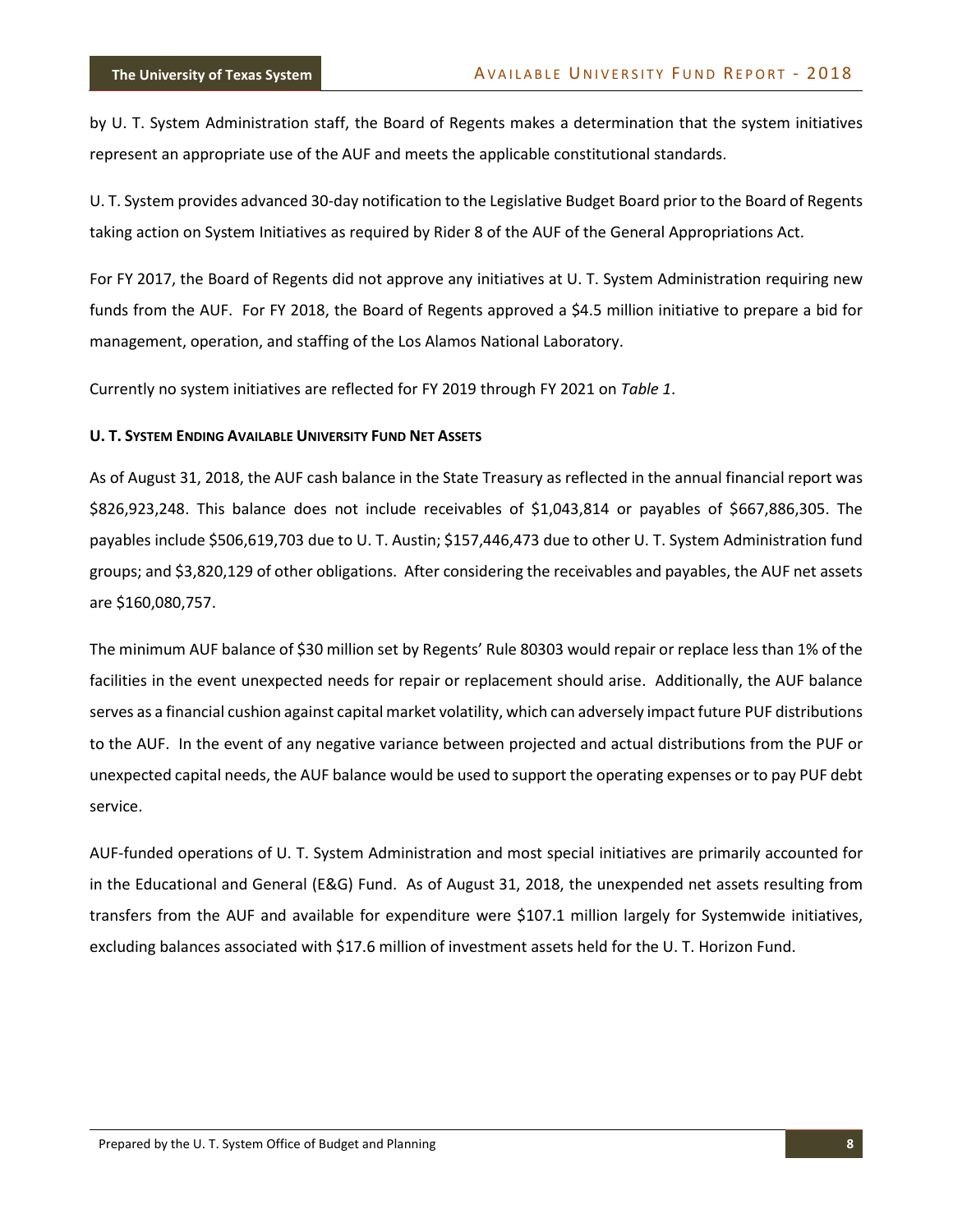In addition to the funds held by U. T. System Administration, U. T. Austin also maintains AUF net assets. As of

August 31, 2018, U. T. Austin had ending net assets in its E&G fund as reflected in its annual financial report of \$380.8 million. This balance includes reservations for encumbrances and prepaid expenses of \$11.5 million. Net of reservations, the AUF E&G net assets at U. T. Austin are \$369.3 million at August 31, 2018.

*Table 2* presents a reconciliation of U. T. System Administration AUF cash held in the State Treasury with net assets for FY 2017 and 2018.

|                                                          |                                 | <b>Table 2</b>                  |  |  |  |
|----------------------------------------------------------|---------------------------------|---------------------------------|--|--|--|
| <b>Reconciliation of U. T. System</b><br><b>AUF Cash</b> |                                 |                                 |  |  |  |
|                                                          | At<br>Aug. 31, 2017<br>(Actual) | At<br>Aug. 31, 2018<br>(Actual) |  |  |  |
| Cash in Treasury                                         | \$721,209,461                   | \$826,923,248                   |  |  |  |
| Receivables                                              | 530,147                         | 1,043,814                       |  |  |  |
| Sub-total                                                | 721,739,608                     | 827,967,061                     |  |  |  |
| Payables                                                 | (578, 304, 480)                 | (667, 886, 305)                 |  |  |  |
| <b>AUF Net Assets</b>                                    | \$143,435,128                   | \$160,080,757                   |  |  |  |
|                                                          |                                 |                                 |  |  |  |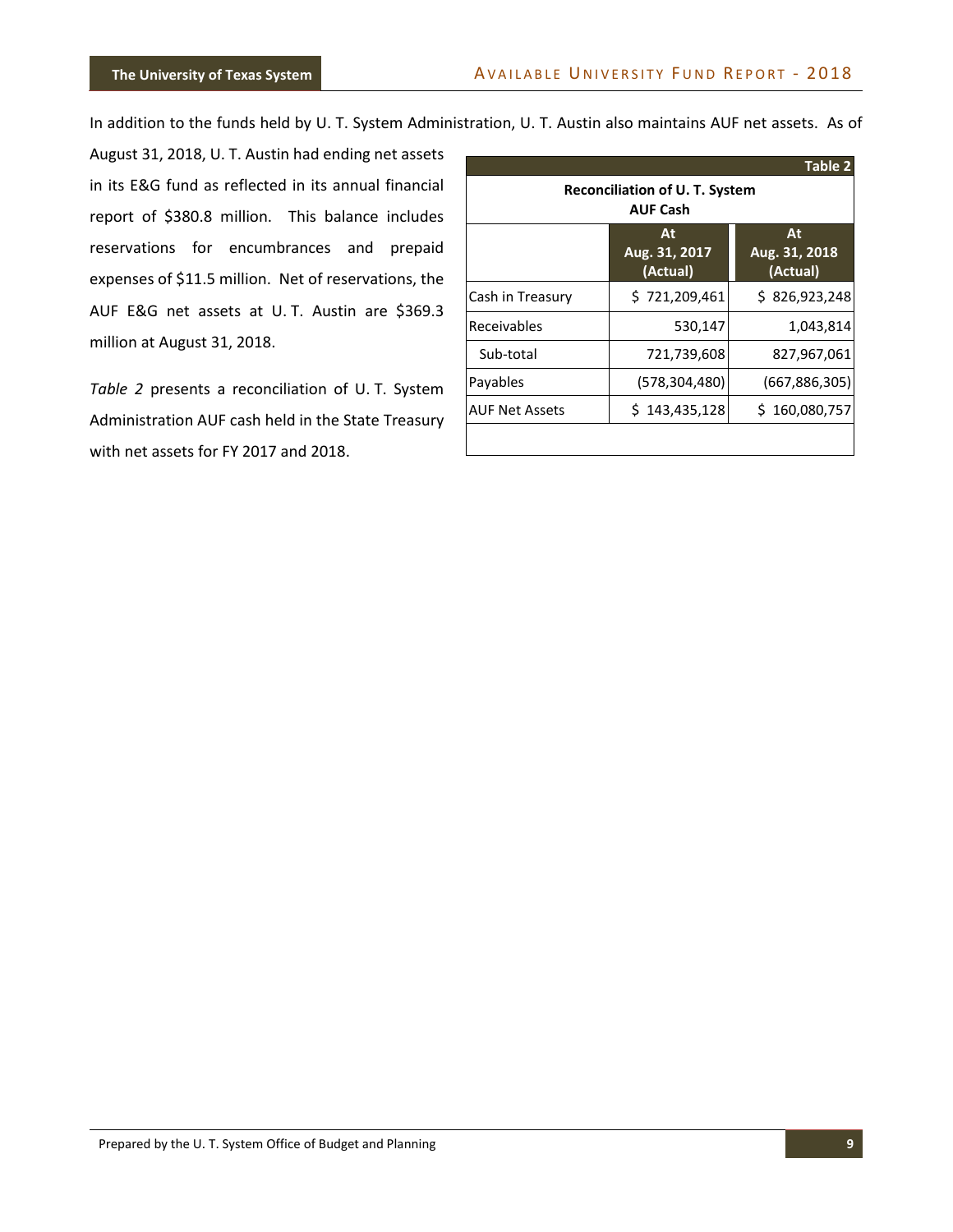# <span id="page-12-0"></span>Appendices

Prepared by the U. T. System Office of Budget and Planning **10**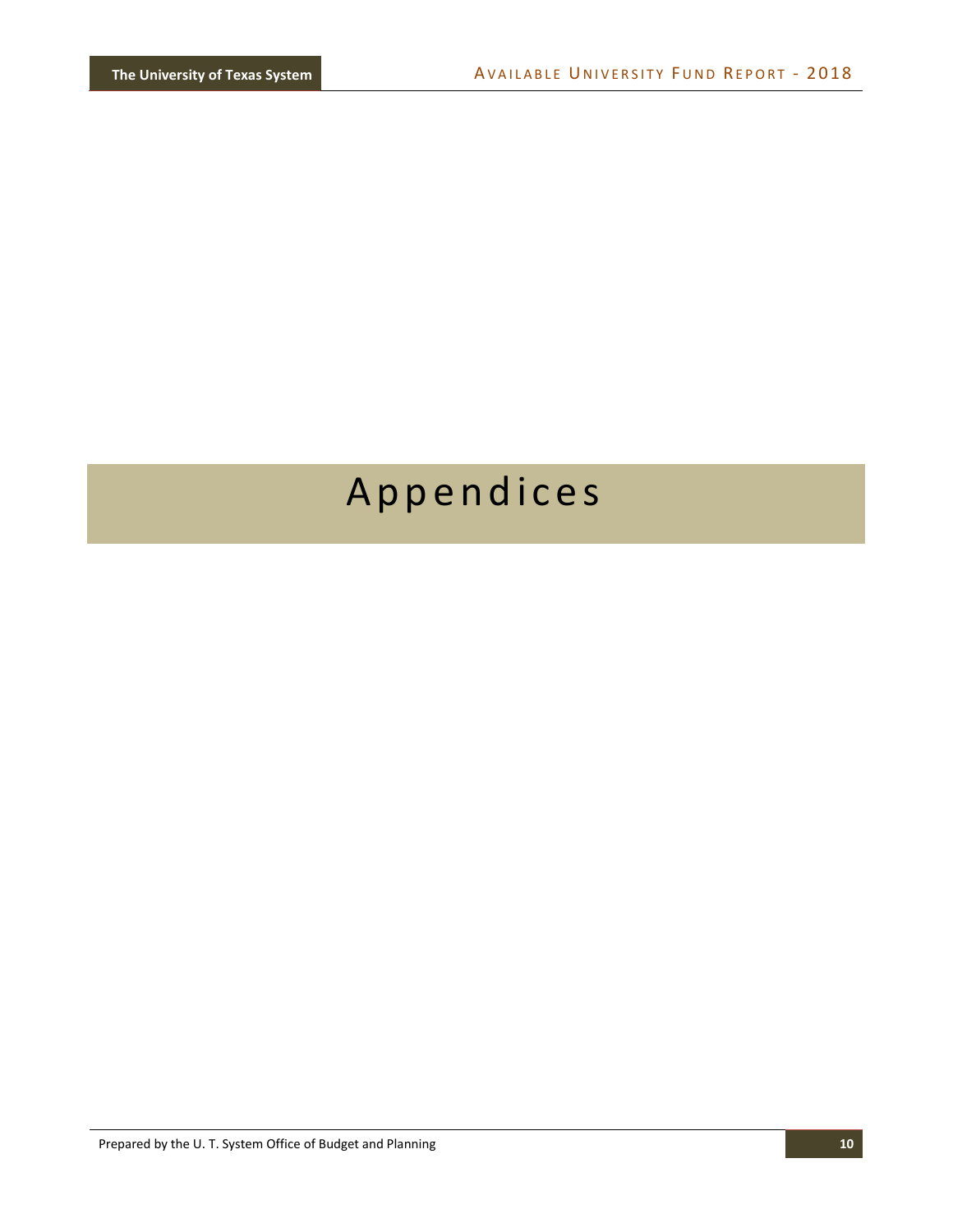#### <span id="page-13-0"></span>APPENDIX A - PERMANENT UNIVERSITY FUND DISTRIBUTION TO THE AVAILABLE UNIVERSITY FUND FOR FY 2019

The Board of Regents approved a distribution of \$1,014,000,000 for FY 2019. Article VII, Section 18 of the Texas Constitution provides that the Board of Regents will determine the annual distribution from the PUF to the AUF and requires that the amount of distributions to the AUF be determined by the Board of Regents in a manner intended to provide the AUF with a stable and predictable stream of annual distributions and to maintain over time the purchasing power of PUF investments and annual distributions to the AUF. The Constitution further limits the Board of Regents' discretion to set annual PUF distributions to the satisfaction of three tests:

1. The amount of PUF distributions to the AUF in a fiscal year must be not less than the amount needed to pay the principal and interest due and owing in that fiscal year on PUF bonds and notes. The proposed distribution of \$1,014,000,000 is substantially greater than PUF bond debt service of \$350,500,000 projected for FY 2018-19.

| System                                  | <b>Debt Service</b> |  |  |  |  |
|-----------------------------------------|---------------------|--|--|--|--|
| U. T.                                   | \$227,000,000       |  |  |  |  |
| TAMU                                    | \$123,500,000       |  |  |  |  |
| Total                                   | \$350,500,000       |  |  |  |  |
| Sources: U. T. System Office of Finance |                     |  |  |  |  |

Texas A&M University System Office of Treasury Services

2. The Board of Regents may not increase annual PUF distributions to the AUF (except as necessary to pay PUF debt service) if the purchasing power of PUF investments for any rolling 10-year period has not been preserved. As the schedule below indicates, the average annual increase in the rate of growth of the value of PUF investments (net of expenses, inflation, and distributions) for the trailing 10-year period ended February 28, 2018, was 4.35%, which indicates that the purchasing power test was met.

| <b>Annual Average</b>                                | Percent  |
|------------------------------------------------------|----------|
| Rate of Total Return, Net of Investment Manager Fees | 5.74%    |
| <b>Mineral Interest Receipts</b>                     | 5.17%    |
| Expense Rate <sup>1</sup>                            | $-0.18%$ |
| <b>Inflation Rate</b>                                | $-1.64%$ |
| <b>Distribution Rate</b>                             | $-4.74%$ |
| Net Real Return                                      | 4.35%    |

<sup>1</sup>The expense rate as shown is a 20-year annualized average and includes PUF Land Expenses and PUF investment management costs other than investment manager fees. Investment management fees are a reduction to the Rate of Total Return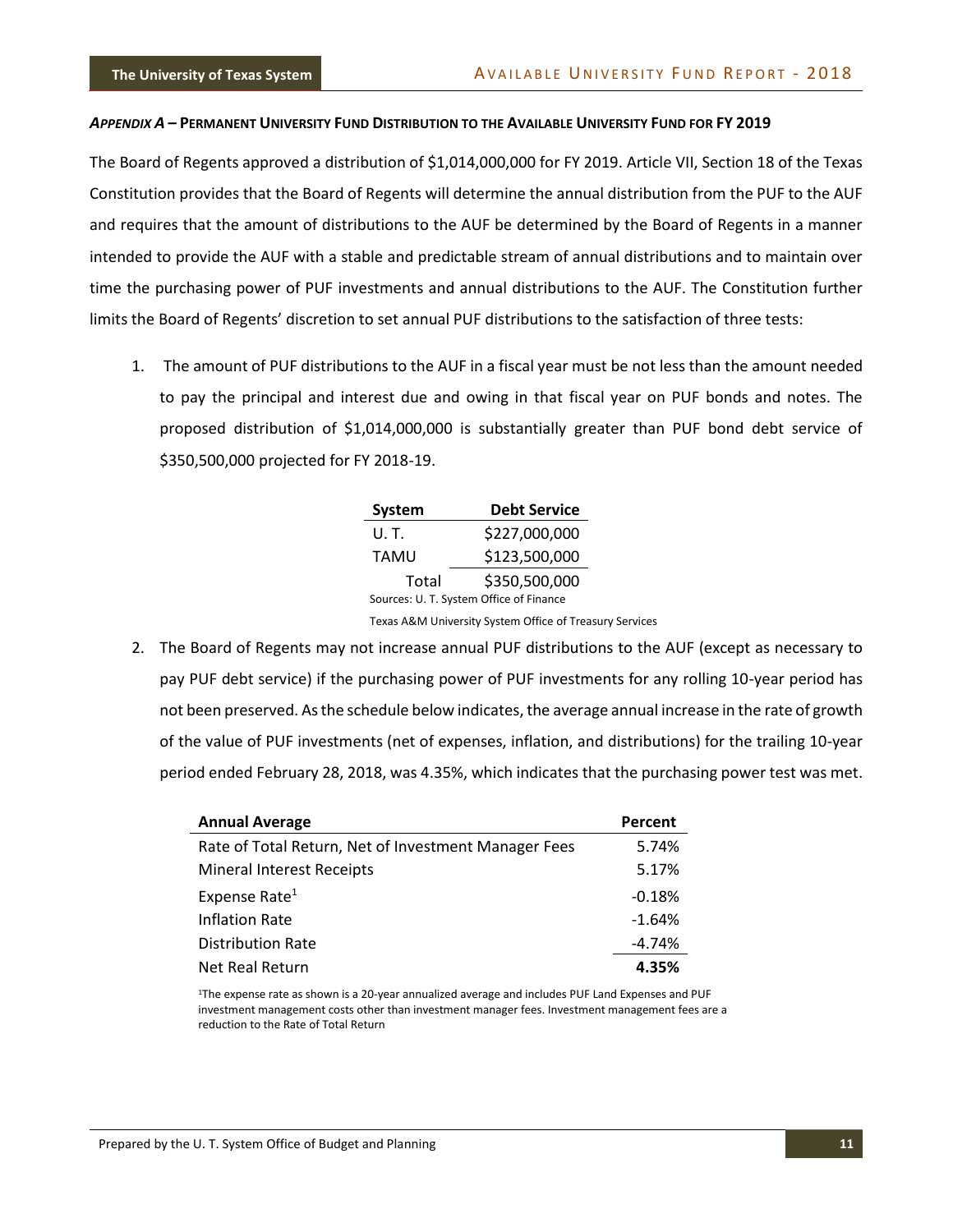3. The annual distribution from the PUF to the AUF during any fiscal year made by the Board of Regents may not exceed an amount equal to 7% of the average net fair market value of PUF investment assets as determined by the Board of Regents (except as necessary to pay PUF bond debt service). The annual distribution rate calculated using the trailing 20-quarter average value of the PUF is within the 7% maximum allowable distribution rate.

|                     |                     | Proposed<br><b>Distribution</b><br>as a % of |                                  |
|---------------------|---------------------|----------------------------------------------|----------------------------------|
| <b>Value of PUF</b> | Proposed            | Value of<br><b>PUF</b>                       | <b>Maximum</b><br><b>Allowed</b> |
| Investments $1$     | <b>Distribution</b> | <b>Investments</b>                           | Rate                             |
| \$17,797,898,588    | \$1,014,000,000     | 5.70%                                        | 7.00%                            |

1Source: UTIMCO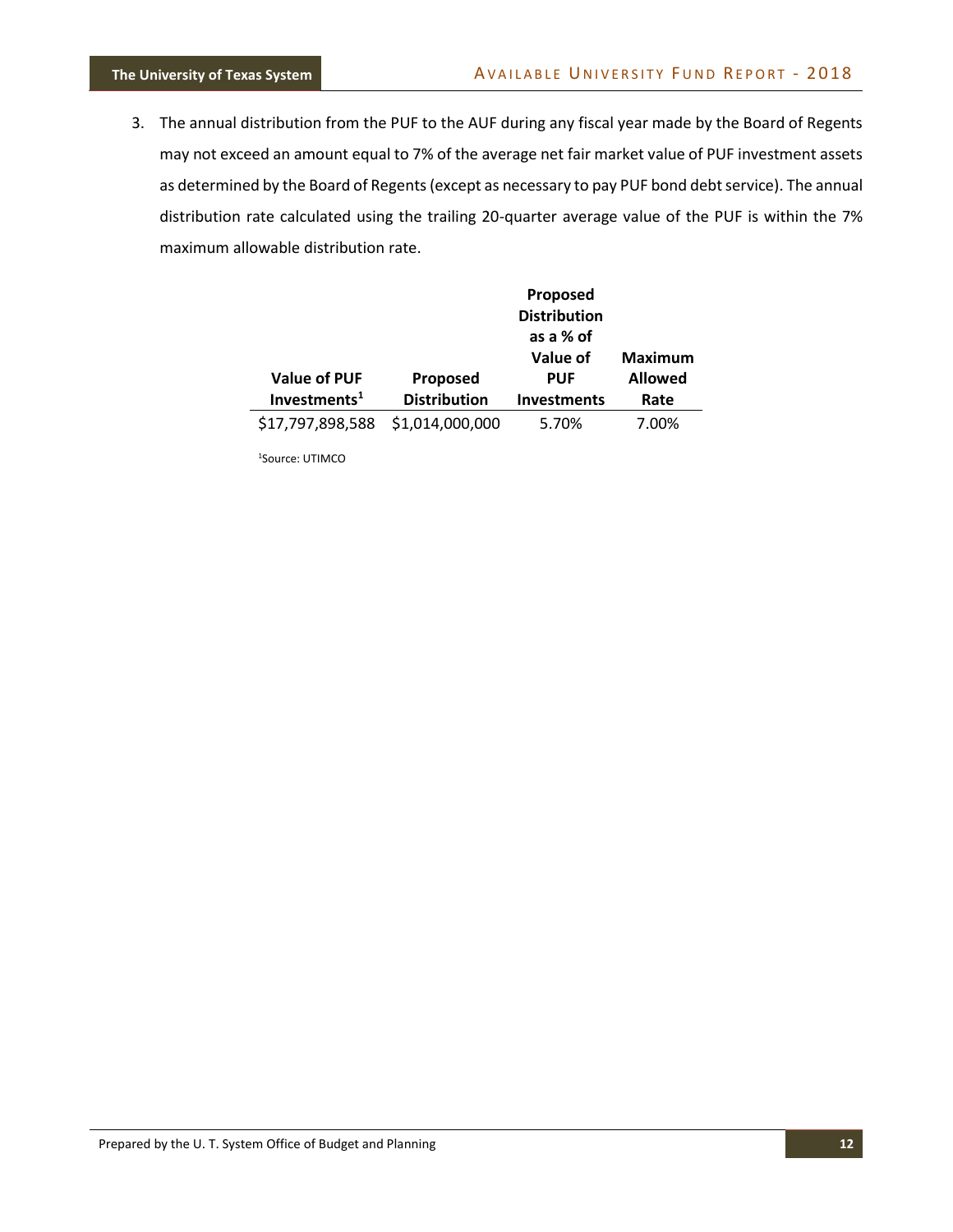#### <span id="page-15-0"></span>*APPENDIX B* **– CAPITAL IMPROVEMENT PROGRAM – GENERAL POLICIES**

The Capital Improvement Program (CIP) is a six-year projection of major new construction and repair and rehabilitation projects to be implemented and funded from institution and Systemwide revenue sources. The Board of Regents has established criteria for adding projects to the CIP and for appropriating funds from the AUF or from PUF bond proceeds for those projects. The CIP is to reflect the institutions' continuous processes of strategic planning and master planning for institutional programs, as well as for the future development and preservation of the physical plant of the campus.

In evaluating the assignment of AUF or PUF funding to a project, the following justification criteria documented in Regents' Rule 80303 are considered:

- (1) consistency with institution's mission;
- (2) project need;
- (3) unique opportunity;
- (4) matching funds/leverage;
- (5) cost effectiveness;
- (6) state of existing facility condition; and
- (7) other available funding sources.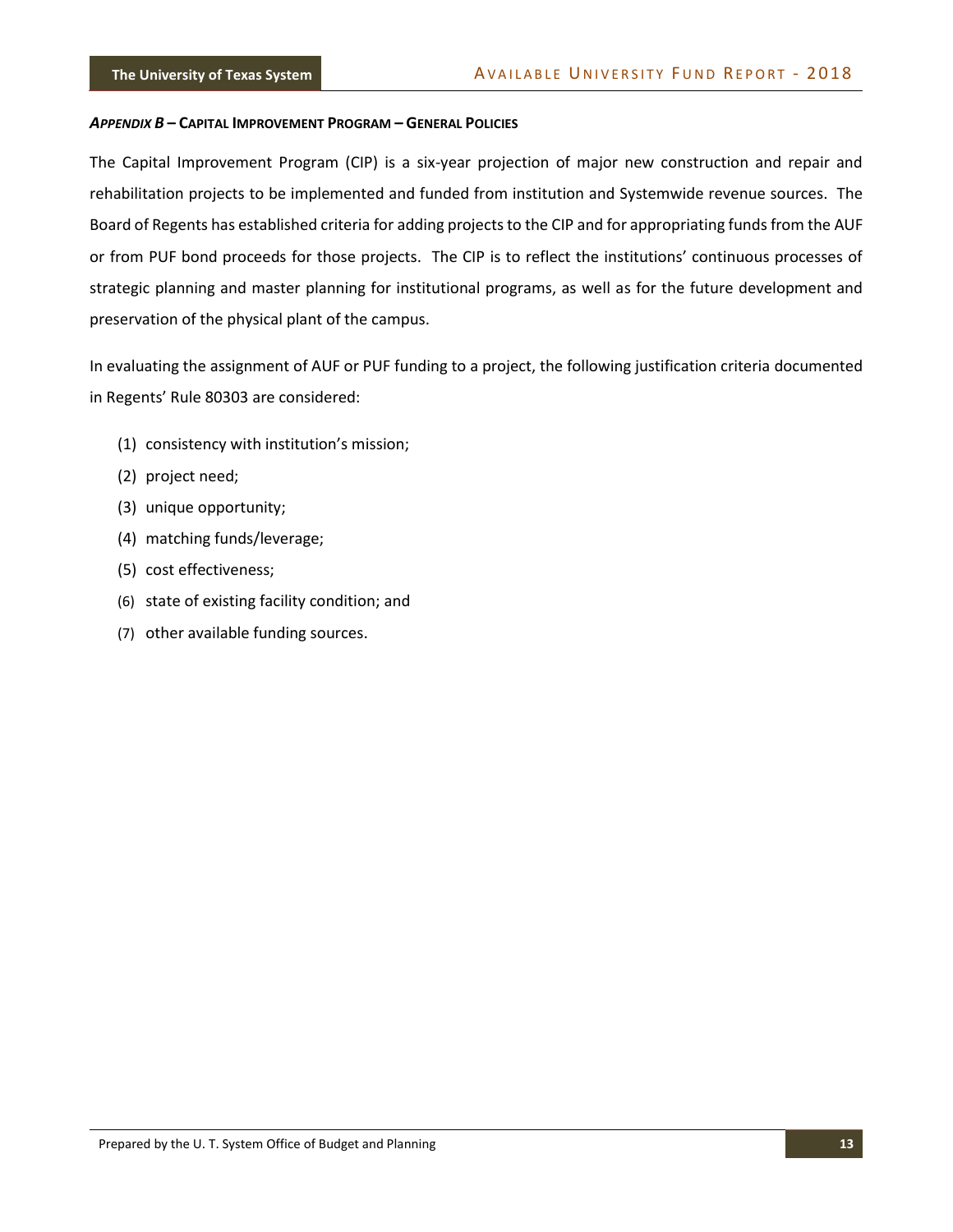#### <span id="page-16-0"></span>APPENDIX C-U. T. SYSTEM BOARD OF REGENTS' RULE 80303 ON "USES OF AVAILABLE UNIVERSITY FUND"

Regents' Rule 80303 establishes procedures for the approval of PUF-funded projects, criteria for project selection, minimum debt service coverage, and a minimum reserve balance. The rule specifies:

"No project will be recommended for approval, if in any of the forecasted years the required appropriations from AUF or PUF bond proceeds would cause:

- (a) the forecasted AUF expenditures for program enrichment at U. T. Austin to fall below 45% of the sum of the projected U. T. System share of the net divisible AUF annual income and interest income on AUF balances [subject to the limits imposed by (b) and (c) below];
- (b) debt service coverage to be less than 1.50:1:00; and
- (c) the forecasted end-of-year AUF balance to be less than \$30 million."

#### *PUF Bond Ratings*

In late 1997 and 1998, the three major rating agencies that rate PUF debt (Moody's, Standard & Poor's, and Fitch) assigned to the PUF outstanding bonds the highest rating of Aaa, AAA and AAA, respectively.

In its October 2017 report, Moody's Investors Service affirmed The University of Texas System's long-term Aaa rating, stating "The Aaa rating on the University of Texas' Permanent University Fund (PUF) debt reflects strong coverage provided by pledged revenues, constitutional limitations on additional PUF debt issuance and spending, and the fund's diversified asset allocation and strong investment oversight. Annual distributions must be sufficient to pay annual debt service, and bondholders have ultimate access to the \$20 billion PUF corpus to pay debt service on combined University of Texas System and Texas A&M University System \$3.7 billion PUF pro forma long-term debt and \$875 million maximum PUF commercial paper." Standard & Poor's affirmed its AAA long-term rating in its October 2017 report, citing "the absolute size of the PUF, which had an estimated market value of \$19.9 billion, excluding land assets, at Aug. 31, 2017; the dedicated nature of the fund, established by the Texas Constitution in 1876 as an endowment to support The University of Texas System and Texas A&M University System; solid maximum annual DSC of PUF bonds and notes at 3.98x, payable from the AUF, coupled with statutory limits on the issuance of additional debt secured by PUF investment earnings; and strong oversight and capable asset management by the University of Texas Investment Management Co. (UTMCO)." Fitch affirmed its AAA long-term rating in its October 2017 report, stating "The PUF's highly diversified investment holdings (estimated \$19.9 billion market value, at Aug. 31. 2017, excluding land value), supported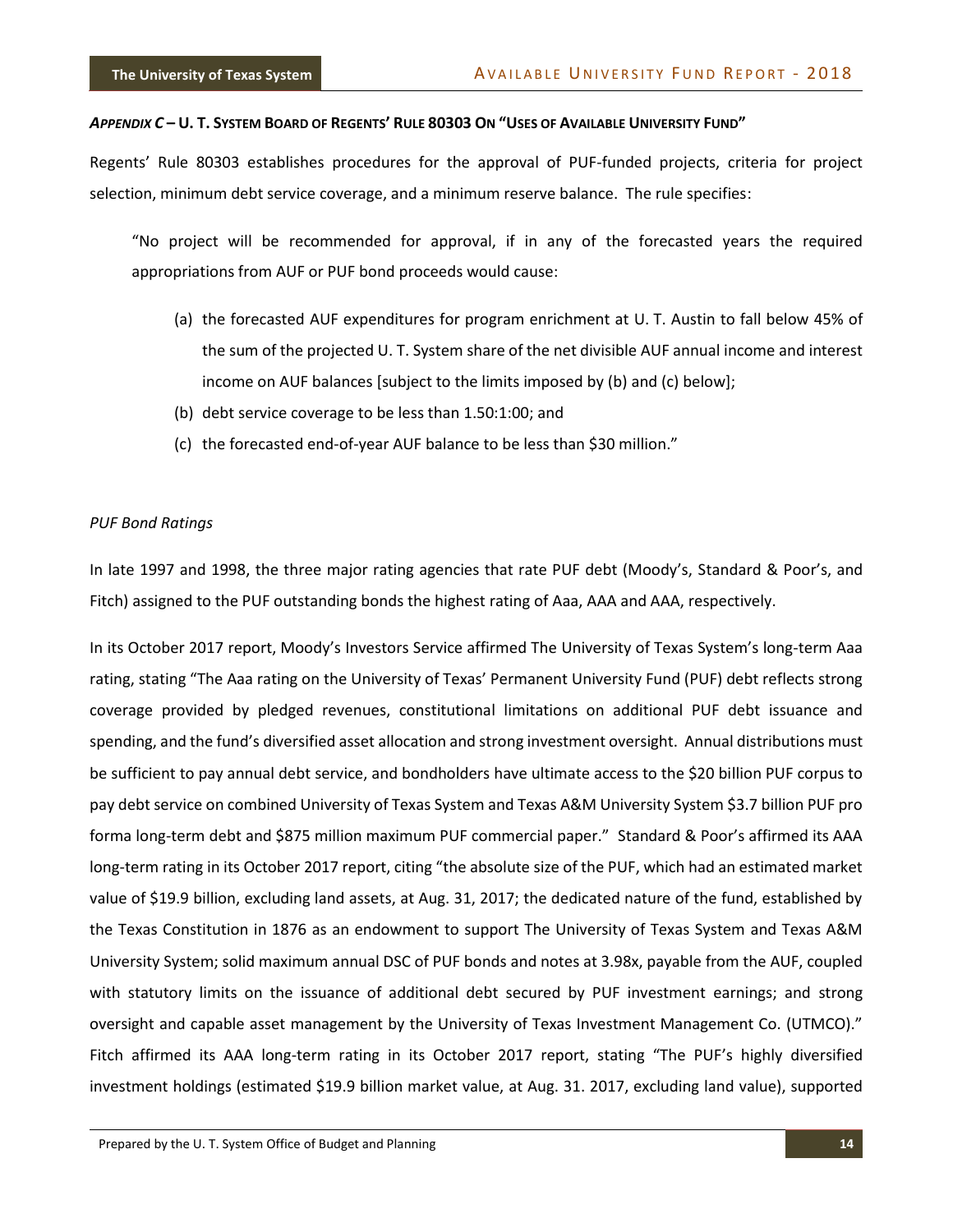by the investment expertise of UTIMCO, underpin the 'AAA' rating. Credit risks are minimal due to Texas Constitutional debt limits and strong debt service coverage."

The Board of Regents expects management to implement policies that will help U. T. System achieve the highest possible credit ratings while pursuing its mission, thereby allowing debt to be issued at the lowest possible rates.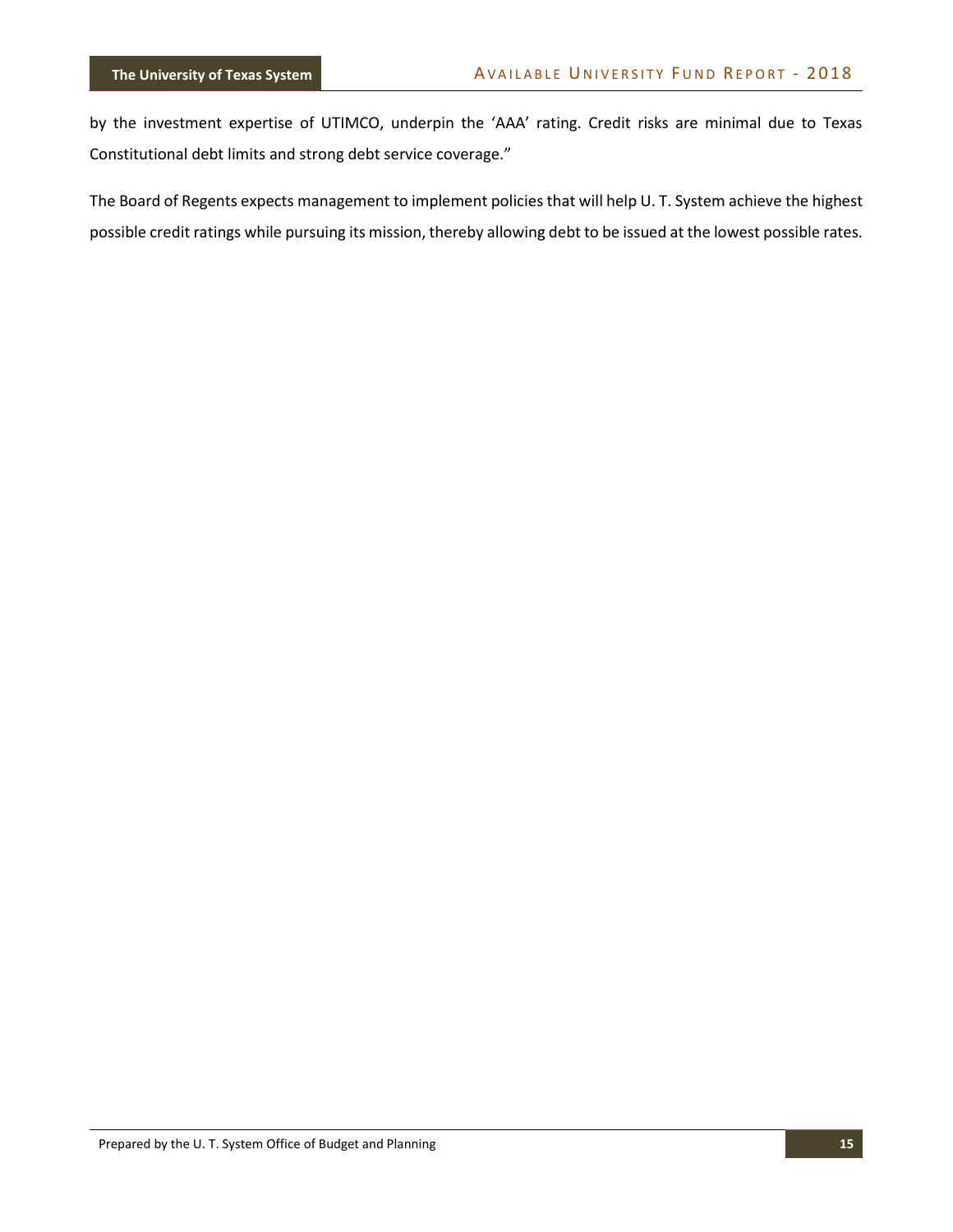#### <span id="page-18-0"></span>*APPENDIX D* **– ANALYSIS OF PERMANENT UNIVERSITY FUND BONDS ISSUED AND ALLOCATIONS**

|               | <b>PUF</b>          |                |                  | <b>ALLOCATIONS</b> |               |                |                |
|---------------|---------------------|----------------|------------------|--------------------|---------------|----------------|----------------|
|               | <b>BONDS/</b>       | UT             |                  |                    |               |                | UT             |
| <b>FISCAL</b> | <b>VAR. RATE</b>    | <b>SYSTEM</b>  | <b>UT</b>        | <b>UT</b>          | <b>UT</b>     | UT             | <b>PERMIAN</b> |
| <b>YEAR</b>   | <b>NOTES ISSUED</b> | <b>ADMIN</b>   | <b>ARLINGTON</b> | <b>AUSTIN</b>      | <b>DALLAS</b> | <b>EL PASO</b> | <b>BASIN</b>   |
|               |                     |                |                  |                    |               |                |                |
| 1932-1986 \$  | 653,500,000         | 28,089,308     | 43,361,000       | 303,769,974        | 4,267,553     | 82,696,383     | 1,617,000      |
| 1987          |                     | 457,470        | 1,870,138        | (3, 105, 558)      | 5,950,000     | 286,158        | 271,000        |
| 1988          | 25,000,000          | 1,271,859      | 6,257,482        | 25,914,821         | 23,674,180    | 2,888,604      | 493,000        |
| 1989          | 50,000,000          | 112,327        | 3,332,000        | 12,915,383         | 2,750,000     | 8,125,000      | 809,835        |
| 1990          | 165,000,000         | 2,830,000      | 12,802,500       | 14,351,763         | 2,760,000     | 1,270,000      | 525,000        |
| 1991          | 20,000,000          | 32,202,234     | 216,639          | 7,654,983          | 488,603       | 50,000         |                |
| 1992          | 70,000,000          | 7,292,184      | 4,595,000        | 7,815,000          | 6,298,803     | 4,698,569      | 3,407,000      |
| 1993          |                     |                | (582, 153)       | (11,500,000)       | 641,149       | 600,000        | 769,000        |
| 1994          | 40,000,000          | 165,348        | (4, 128, 000)    | (397, 207)         | 557,246       | 552,424        | 1,731,000      |
| 1995          |                     | (18,991,942)   | 1,844,438        | 34,196,322         | 1,410,000     | 1,054,106      | 1,886,000      |
| 1996          | 25,000,000          | (223, 631)     | 3,934,989        | 1,246,914          | 5,259,774     | 2,806,876      | 460,000        |
| 1997          | 85,000,000          | 2,300,000      | 8,015,015        | 5,598,930          | 1,939,004     | 6,335,000      | 590,000        |
| 1998          | 52,000,000          | 5,314,606      | 4,241,735        | 5,620,000          | 1,689,074     | 2,512,000      | 553,748        |
| 1999          | 30,000,000          |                | 1,750,000        | 3,646,100          | 1,350,000     | 1,625,000      | 240,900        |
| 2000          | 70,000,000          |                | 5,273,646        | 5,037,806          | 31,799,347    | 2,470,000      | 3,114,200      |
| 2001          | 100,000,000         | 3,845,250      | 14,304,633       | 499,733            | 1,600,000     |                | 200,000        |
| 2002          | 234,000,000         | (284, 632)     | 1,900,427        | 43,629,994         | 33,990,000    | 19,104,998     | 1,300,000      |
| 2003          | 125,000,000         | 1,830,910      | 15,322,500       | 3,381,859          | 2,100,000     | 10,500,000     | 3,734,000      |
| 2004          | 100,000,000         | 1,752,879      | 2,359,600        | 4,266,717          | 19,691,465    | 2,994,603      | 1,160,000      |
| 2005          | 125,000,000         | 23,250,329     | 7,989,541        | 15,254,316         | 13,739,061    | 9,002,474      | 1,814,929      |
| 2006          | 100,000,000         | 14,599,048     | 5,199,762        | 11,513,900         | 18,726,000    | 4,649,600      | 974,000        |
| 2007          | 100,000,000         | 23,585,912     | 6,825,267        | 63,510,045         | 10,011,360    | 17,410,559     | 3,131,248      |
| 2008          | 300,000,000         | (15, 417, 377) | 44,386,107       | 65,605,373         | 28,525,000    | 4,085,232      | 879,000        |
| 2009          | 250,000,000         | 3,309,025      | 30,547,383       | 13,388,016         | 4,650,000     | 71,964,000     | 13,330,000     |
| 2010          | 260,000,000         | 28,297,567     | 1,866,735        | 47,924,991         | 19,249,413    | 20,600,000     | 518,000        |
| 2011          |                     | 29,192,627     | 3,375,241        | 4,722,986          | 40,762,000    | 2,899,035      | 777,500        |
| 2012          | 75,000,000          | (9, 134, 488)  | 2,514,353        | 19,892,431         | 6,709,390     | 5,242,678      | 2,254,700      |
| 2013          | 133,000,000         | (10,508,449)   | 10,010,000       | 356,137            | 12,732,531    | 15,555,000     | 2,684,200      |
| 2014          | 267,500,000         | 23,151,829     | 11,369,999       | 127,753,932        | 91,384,568    | 3,410,000      | 2,278,400      |
| 2015          | 294,500,000         | (4, 277, 754)  | 6,944,491        | 30,168,700         | 14,719,242    | 5,757,243      | 1,974,455      |
| 2016          | 502,500,000         | 210,759,033    | 37,481,644       | 47,191,439         | 50,041,476    | 6,123,377      | 4,283,999      |
| 2017          | 175,000,000         | 12,206,518     | 7,417,958        | 51,794,214         | 9,039,623     | 13,778,000     | 6,452,641      |
| 2018          | 300,000,000         | (17, 351, 147) | 11,292,543       | 22,169,322         | 94,445,812    | 6,096,559      | 18,542,503     |
| Subtotal      | 4,727,000,000       | 379,626,843    | 313,892,613      | 985,789,335        | 562,951,674   | 337,143,478    | 82,757,257     |
| Est. 2019     |                     | 39,500,000     | 1,900,000        | 3,740,000          | 2,300,000     | 2,025,000      | 23,348,000     |
| Est. 2020     |                     |                |                  |                    |               |                |                |
| Est. 2021     |                     |                |                  |                    |               |                |                |
| TOTAL \$      | 4,727,000,000       | 419,126,813    | 381,526,843      | 988,529,335        | 565,251,674   | 339,168,478    | 106,105,257    |

#### As of 12.01.2018

Note: Estimates for FY 2019 include projects approved through November 2018. U. T. System FY 2019 allocation relates to various academic and health initiatives and is expected to be allocated to U. T. institutions during FY 2019.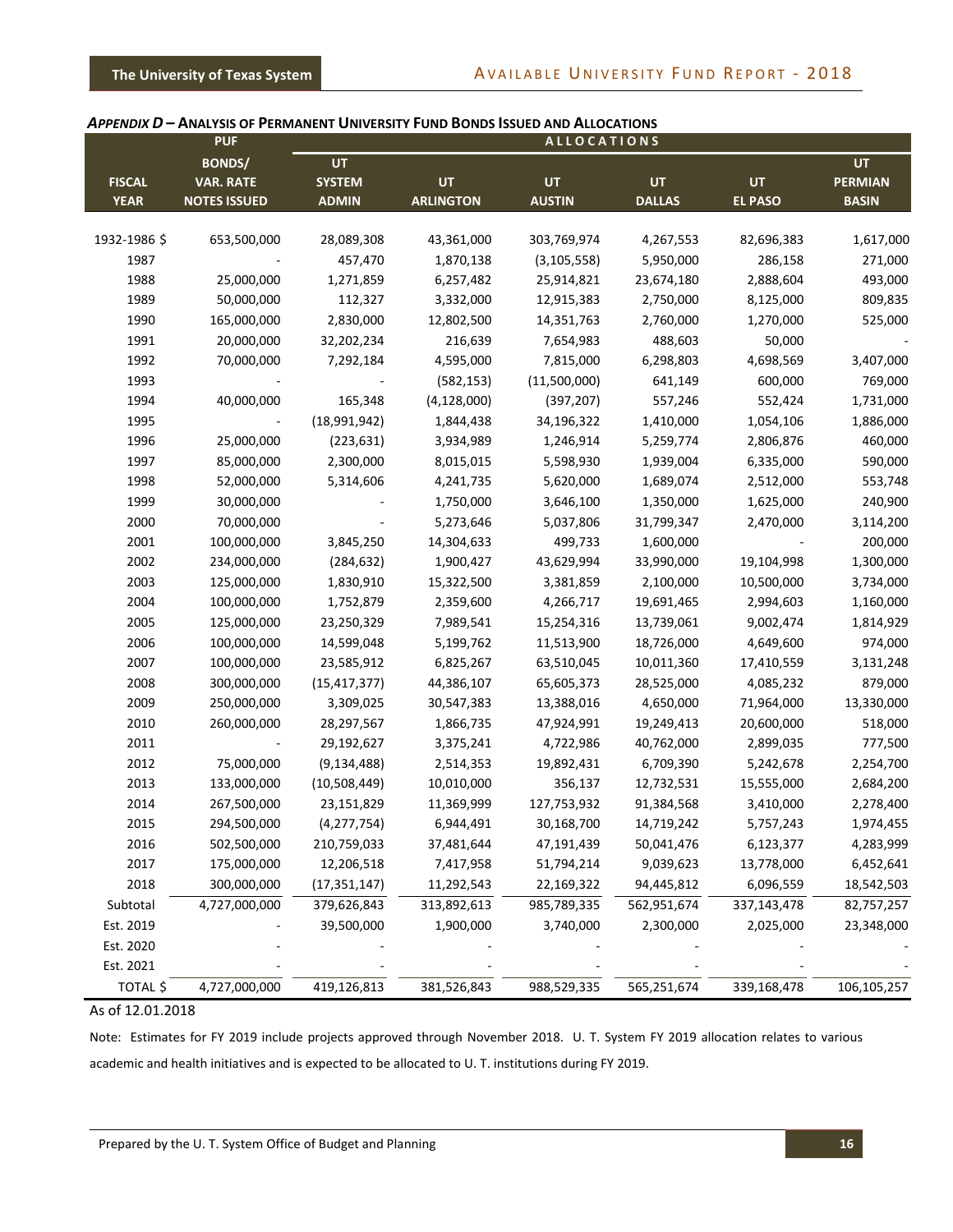|               |                          |                    | <b>ALLOCATIONS</b> |                     |                  |
|---------------|--------------------------|--------------------|--------------------|---------------------|------------------|
|               | UT                       |                    |                    |                     |                  |
| <b>FISCAL</b> | <b>RIO GRANDE</b>        | UT                 | <b>UT</b>          | <b>UT</b>           | <b>UTMB</b>      |
| <b>YEAR</b>   | <b>VALLEY</b>            | <b>SAN ANTONIO</b> | <b>TYLER</b>       | <b>SOUTHWESTERN</b> | <b>GALVESTON</b> |
| 1932-1986 \$  | $\overline{\phantom{a}}$ | 2,859,110          | 4,364,394          | 60,261,802          | 66,366,021       |
| 1987          |                          | 1,529,000          | 330,000            | 487,165             | 2,005,000        |
| 1988          |                          | 4,830,546          | 580,300            | 16,454,523          | 2,660,527        |
| 1989          |                          | 14,258,390         | 303,000            | 2,236,000           | 20,925,000       |
| 1990          |                          | 4,332,490          | 423,000            | 21,649,051          | 1,087,000        |
|               |                          | 500,000            |                    |                     |                  |
| 1991          |                          | 3,700,000          | 11,800,000         | 500,000             | 4,125,000        |
| 1992          |                          |                    | 1,038,000          | 3,216,000           | 2,943,204        |
| 1993          |                          | 599,120            | 360,000            | 20,925,000          | 648,000          |
| 1994          |                          | 500,000            | 985,482            | 800,000             | (504,000)        |
| 1995          |                          | 1,216,200          | 719,716            | 375,000             | 393,540          |
| 1996          |                          | 13,537,160         | 410,000            | 22,461,000          | 1,721,000        |
| 1997          |                          | 7,754,433          | 4,847,000          | 4,500,000           | 2,272,000        |
| 1998          |                          | 241,000            | 670,000            | 5,700,000           | 451,115          |
| 1999          |                          | 1,150,000          | 225,000            | (1,462,990)         | 1,350,000        |
| 2000          |                          | 51,032,154         | 1,030,000          | 2,350,000           | 2,094,855        |
| 2001          |                          | 55,750             | 14,500,000         | 89,000,000          | 4,192,000        |
| 2002          |                          | 56,390,000         | 1,050,000          | 1,800,000           | 1,909,000        |
| 2003          |                          | 2,446,303          | 2,970,474          | 2,400,000           | 20,165,489       |
| 2004          |                          | 2,902,500          | 13,135,000         | 2,100,000           | 2,720,857        |
| 2005          |                          | 7,851,307          | 2,549,776          | 3,400,000           | 7,630,000        |
| 2006          |                          | 3,200,000          | 1,200,000          | 6,418,517           | 4,398,182        |
| 2007          |                          | 49,152,183         | 9,445,152          | 48,390,000          | 4,844,369        |
| 2008          |                          | 2,629,903          | 1,500,000          | 6,730,000           | 3,497,011        |
| 2009          |                          | 2,225,676          | 1,310,979          | 3,145,000           | 3,826,107        |
| 2010          |                          | 2,020,000          | 506,768            | 2,760,000           | 2,050,000        |
| 2011          |                          | 1,974,006          | 877,465            | 7,798,666           | 5,383,077        |
| 2012          |                          | 25,902,064         | 1,227,460          | 10,662,964          | 1,911,931        |
| 2013          |                          | 2,847,360          | 4,983,300          | 8,123,017           | 1,978,944        |
| 2014          | 19,898,597               | 4,289,270          | 954,543            | 1,205,000           | 2,418,438        |
| 2015          | 63,422,600               | 3,898,649          | 7,090,500          | 19,202,307          | 35,816,597       |
| 2016          | 96,795,623               | 10,014,834         | 12,211,208         | 50,749,449          | 3,200,000        |
| 2017          | 6,691,946                | 14,512,494         | 3,862,500          | 5,318,589           | 12,752,201       |
| 2018          | 26,534,029               | 6,397,124          | 2,935,871          | 5,450,000           | 5,944,649        |
| Subtotal      | 213,342,796              | 306,749,026        | 110,396,888        | 435,106,060         | 233,177,114      |
| Est. 2019     | 2,230,000                | 2,520,000          | 969,000            | 2,200,000           | 2,350,000        |
| Est. 2020     |                          |                    |                    |                     |                  |
| Est. 2021     |                          |                    |                    |                     |                  |
| TOTAL \$      | 215,572,796              | 309,269,026        | 111,365,888        | 437,306,060         | 235,527,114      |

#### APPENDIX D - ANALYSIS OF PERMANENT UNIVERSITY FUND BONDS ISSUED AND ALLOCATIONS (CONTINUED)

#### As of 12.01.2018

Note: Estimates for FY 2019 include projects approved through November 2018.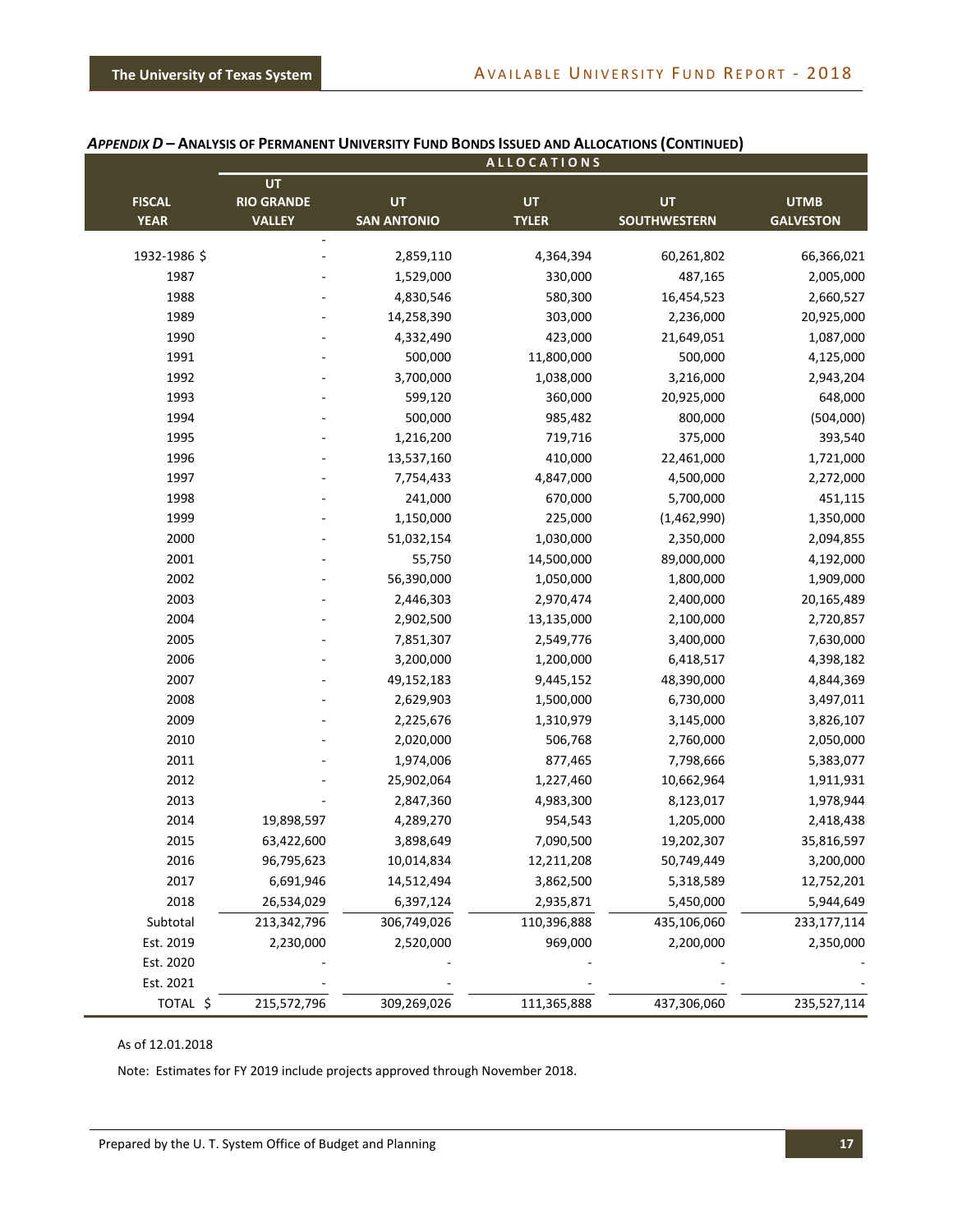|               |                |                    | <b>ALLOCATIONS</b> |              |                     |
|---------------|----------------|--------------------|--------------------|--------------|---------------------|
|               |                |                    |                    |              | <b>TOTAL</b>        |
| <b>FISCAL</b> | <b>UTHSC</b>   | <b>UTHSC</b>       | UT                 | <b>UTHSC</b> | <b>ALL</b>          |
| <b>YEAR</b>   | <b>HOUSTON</b> | <b>SAN ANTONIO</b> | <b>MD ANDERSON</b> | <b>TYLER</b> | <b>INSTITUTIONS</b> |
| 1932-1986 \$  | 25,153,706     | 3,372,711          | 14,572,125         | 821,000      | 641,572,087         |
| 1987          | 10,000         | 19,556,053         |                    | 440,000      | 30,086,426          |
| 1988          | 4,063,843      | 3,873,813          | 2,997,040          | 592,349      | 96,552,887          |
| 1989          | 2,388,000      | 13,363,927         | 5,923,000          | 1,150,000    | 88,591,862          |
| 1990          | 3,755,000      | 9,440,399          | (1,410,000)        | 1,490,000    | 75,306,203          |
| 1991          |                | 2,943,417          |                    |              | 60,480,876          |
| 1992          | 4,399,000      | 2,261,582          | 963,000            | 3,200,200    | 55,827,542          |
| 1993          | 856,000        | 30,000             | 29,452             | 917,000      | 14,292,568          |
| 1994          | 3,500,000      | (124, 160)         | 545,000            | 5,730,000    | 9,913,133           |
| 1995          | 950,000        | (823,000)          | 414,000            | 603,000      | 25,247,380          |
| 1996          | 2,000,000      | (61, 917)          | 556,555            | 746,628      | 54,855,348          |
| 1997          | 1,100,000      | 11,140,200         |                    | 2,093,650    | 60,618,547          |
| 1998          | 1,695,000      | 6,200,000          | 2,133,315          | 502,500      |                     |
| 1999          | 11,850,000     |                    |                    |              | 35,390,778          |
| 2000          | 20,504,148     | (519,000)          | 1,263,000          | 1,350,000    | 23,818,010          |
|               |                | 10,699,712         | 32,097,915         | 3,720,000    | 171,223,783         |
| 2001          | (200, 433)     | 16,000,000         | (128)              | 2,370,000    | 146,366,805         |
| 2002          | 2,015,763      | 16,520,290         | 1,219,349          | 1,999,022    | 182,544,211         |
| 2003          | 51,714,373     | 8,700,000          | 2,051,048          | 805,472      | 128,122,428         |
| 2004          | 2,290,000      | 2,800,000          | 403,000            | 2,284,531    | 60,861,152          |
| 2005          | 2,500,000      | 4,520,000          | 1,897,485          | 1,850,000    | 103,249,218         |
| 2006          | 11,866,911     | 590,000            | 3,070,000          | 2,000,000    | 88,405,920          |
| 2007          | 61,914,307     | 53,899,588         | 5,839,000          | 2,355,476    | 360,314,466         |
| 2008          | 22,546,376     | 12,503,197         | 33,400,000         | 2,150,000    | 213,019,822         |
| 2009          | 4,466,929      | 14,649,981         | 4,873,560          | 11,994,995   | 183,681,651         |
| 2010          | 4,760,000      | 2,108,100          | 4,559,997          | 1,260,000    | 138,481,571         |
| 2011          | 3,065,994      | 5,436,151          | 8,105,373          | 2,118,070    | 116,488,191         |
| 2012          | 2,095,604      | 22,768,325         | 5,397,958          | 25,853,700   | 123,299,071         |
| 2013          | 2,945,661      | 125,054,375        | 7,594,485          | 5,250,000    | 189,606,562         |
| 2014          | 3,427,216      | 62,145,300         | 9,229,448          | 3,875,000    | 366,791,539         |
| 2015          | 5,942,478      | 59,809,000         | 6,380,484          | 3,080,000    | 259,928,993         |
| 2016          | 9,839,306      | 4,519,330          | 13,467,139         | 10,277,000   | 566,954,856         |
| 2017          | 11,006,005     | 14,580,000         | 10,868,184         | 41,870,214   | 222,151,088         |
| 2018          | 5,384,590      | 33,342,550         | 6,032,225          | 2,550,000    | 229,766,630         |
| Subtotal      | 289,805,777    | 541,299,924        | 184,473,010        | 147,299,807  | 5,123,811,603       |
| Est. 2019     | 2,300,000      | 2,345,000          | 2,130,000          | 2,400,000    | 92,257,000          |
| Est. 2020     |                |                    |                    |              |                     |
| Est. 2021     |                |                    |                    |              |                     |
| TOTAL \$      | 292,105,777    | 543,644,924        | 186,603,010        | 149,699,807  | 5,216,068,603       |

#### APPENDIX D - ANALYSIS OF PERMANENT UNIVERSITY FUND BONDS ISSUED AND ALLOCATIONS (CONTINUED)

#### As of 12.01.2018

Note: Estimates for FY 2019 include projects approved through November 2018.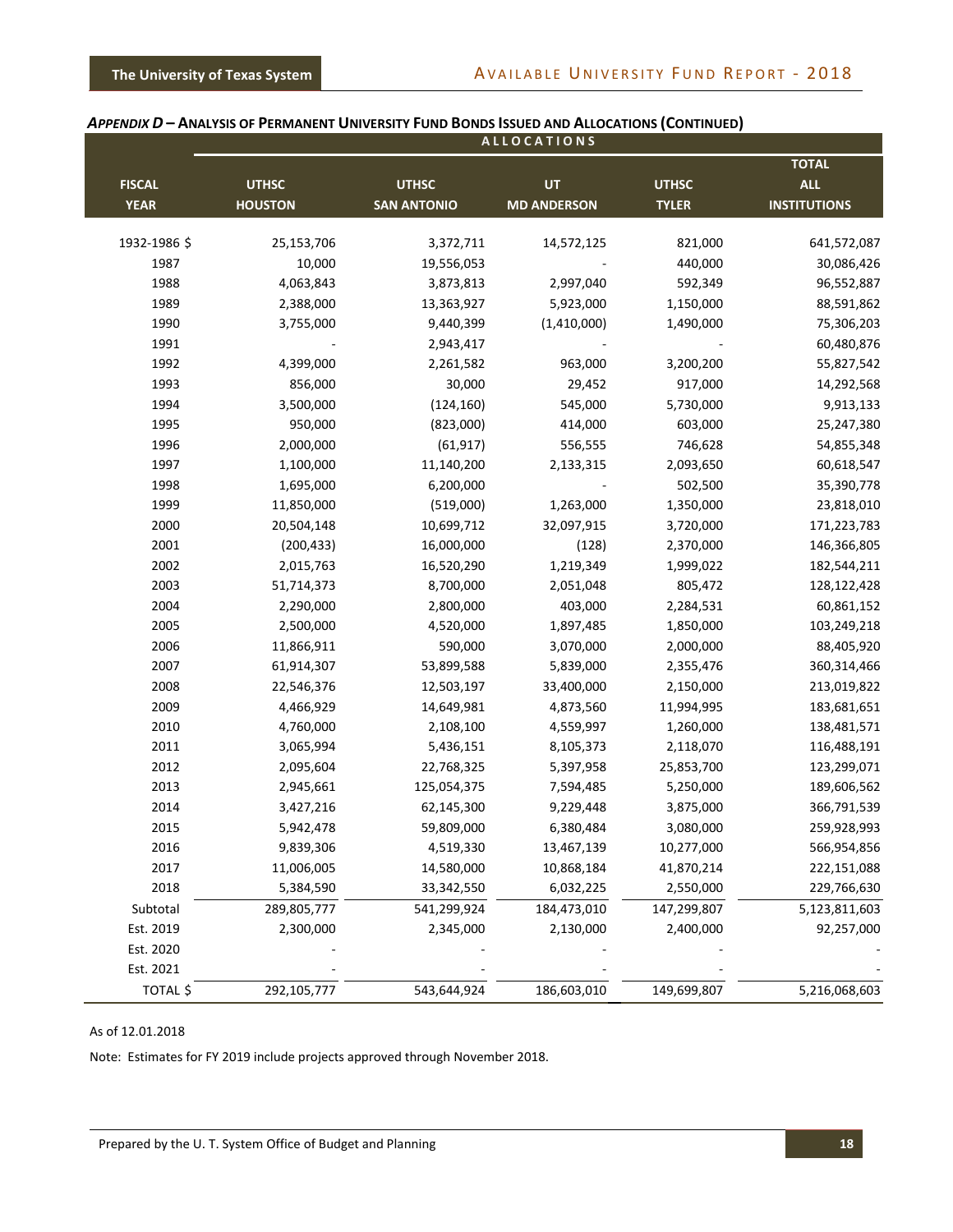#### <span id="page-21-0"></span>*APPENDIX E* **– ANALYSIS OF ESTIMATED PERMANENT UNIVERSITY FUND BOND DEBT SERVICE**

|                          | <b>FISCAL YEAR</b> |             |             |             |             |
|--------------------------|--------------------|-------------|-------------|-------------|-------------|
| <b>INSTITUTION</b>       | 2017               | 2018        | 2019        | 2020        | 2021        |
| UT System Administration | \$<br>14,101,880   | 14,894,661  | 20,960,308  | 23,374,622  | 25,594,021  |
| UT Arlington             | 9,132,791          | 10,659,727  | 14,884,857  | 16,221,880  | 16,804,155  |
| <b>UT Austin</b>         | 23,325,847         | 27,165,111  | 37,996,888  | 42,025,735  | 46,534,583  |
| <b>UT Dallas</b>         | 17,034,706         | 23,599,803  | 33,111,212  | 34,630,069  | 38,261,768  |
| UT El Paso               | 9,072,007          | 10,424,453  | 14,581,084  | 16,086,922  | 17,809,532  |
| UT Permian Basin         | 2,127,439          | 3,257,642   | 4,556,589   | 4,858,466   | 5,371,585   |
| UT Rio Grande Valley     | 7,704,368          | 9,953,904   | 14,074,795  | 15,628,067  | 17,378,656  |
| UT San Antonio           | 10,105,334         | 11,709,411  | 16,403,720  | 14,575,399  | 16,143,479  |
| UT Tyler                 | 3,358,314          | 3,909,170   | 5,467,907   | 6,046,092   | 5,515,210   |
| UT Southwestern          | 11,381,798         | 12,867,684  | 18,201,041  | 20,135,644  | 15,080,652  |
| <b>UTMB Galveston</b>    | 5,060,265          | 5,990,441   | 8,328,432   | 9,150,112   | 9,795,242   |
| <b>UTHSC Houston</b>     | 9,755,826          | 11,202,667  | 14,986,114  | 15,223,195  | 16,890,330  |
| <b>UTHSC San Antonio</b> | 18,295,974         | 21,952,884  | 30,934,175  | 33,739,350  | 36,078,664  |
| UT MD Anderson           | 6,260,748          | 7,365,889   | 10,277,639  | 9,123,120   | 10,111,218  |
| UTHSC Tyler              | 5,242,617          | 6,026,637   | 8,379,061   | 9,096,129   | 9,881,418   |
|                          | \$<br>151,959,914  | 180,980,084 | 253,143,822 | 269,914,802 | 287,250,513 |

#### As of 12.01.2018

Note: This schedule includes estimated allocations of PUF bond debt service paid by the AUF. In reality, the debt is not serviced by individual institutional allocations, but as a Systemwide total. The allocation is based on a rolling 20-year average of PUF appropriations received by each institution.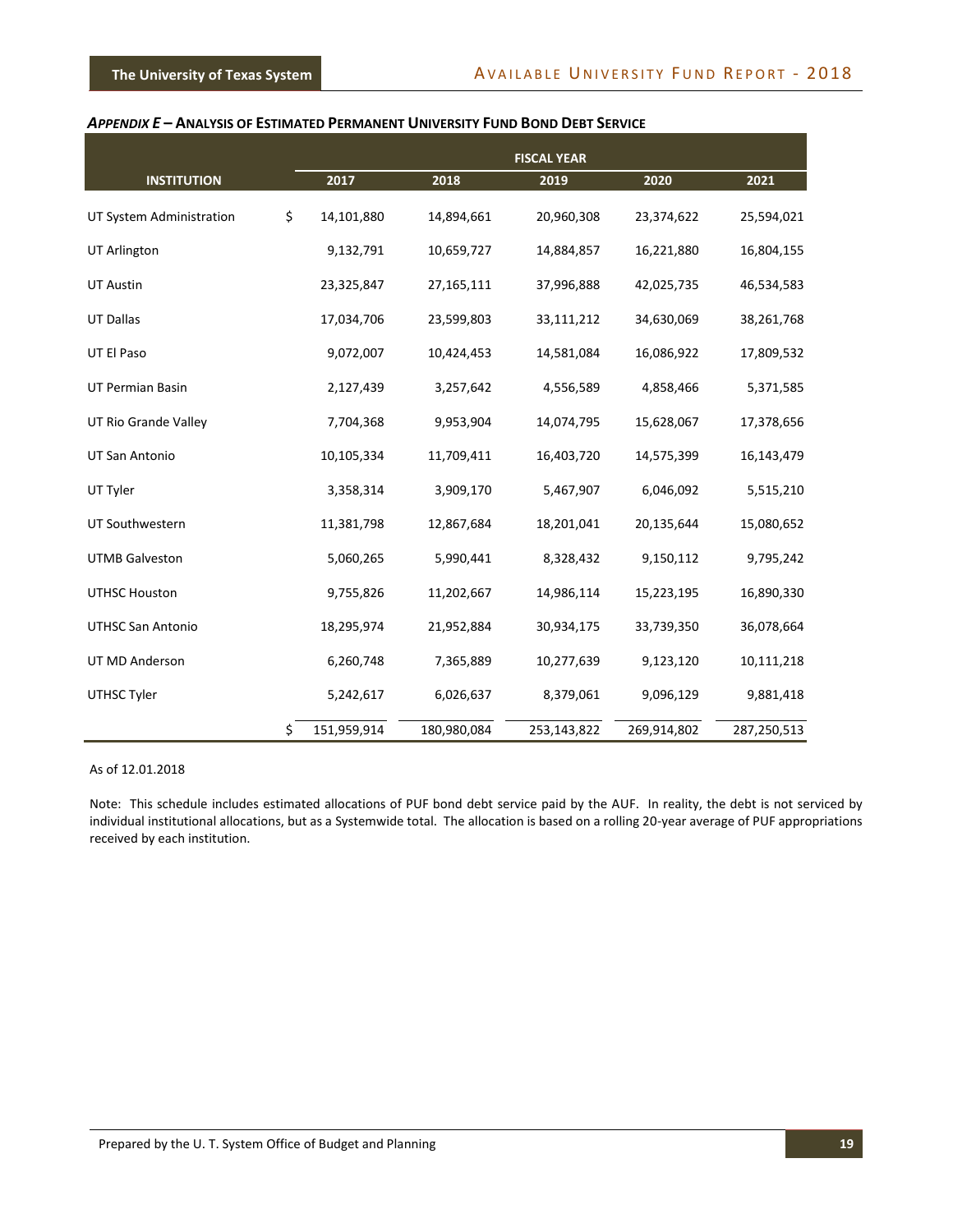#### <span id="page-22-0"></span>*APPENDIX F* **– U. T. SYSTEM ADMINISTRATION APPLICATION OF AVAILABLE UNIVERSITY FUND**

The University of Texas System Administration depends on funding from the AUF for needs such as major repairs

and rehabilitation, equipment, maintenance and operation, salaries, and support for units that provide assistance to the Board of Regents and the U. T. institutions.

The categories of spending from the AUF are shown in *Table 4* and are explained further in the following sections.

| INSTITUTIONAL SUPPORT |
|-----------------------|
|-----------------------|

**Office of the Board of Regents**. This budget item supports operations of the staff and other expenses associated with the activities of the Board of Regents. No funds are expensed for Board travel, food or meeting arrangements.

**System Operations**. As directed by *Texas Education Code* Section 65.16, The U. T. System Administration is the central administrative office providing oversight, coordination, leadership and administrative support for the fourteen institutions of the U. T. System. Among the areas requiring more specialized expertise, which can be more efficiently provided by a central administrative unit, are compliance management, internal audit, legal counsel, intellectual property protection, governmental relations, policy planning and development for academic and health-related programs, and various business operation support activities. The business operations include financial reporting, historically underutilized businesses program, budget, finance, human resources, employee benefits, security, planning, and construction of facilities, information resources, and real estate. U. T. System also provides assistance to the development programs of the institutions. These activities include campus support through administration of a shared administrative computing system (ERP) and relief from Systemwide shared technology, risk, and digital library assessments.

|                                           |                            | Table 4             |  |  |
|-------------------------------------------|----------------------------|---------------------|--|--|
| U. T. System Administration – Uses of AUF |                            |                     |  |  |
|                                           | <b>FY 2018</b><br>(Actual) | FY 2019<br>(Budget) |  |  |
| <b>Institutional Support</b>              |                            |                     |  |  |
| <b>Board of Regents</b>                   | 2,243,996<br>Ś.            | \$1,826,363         |  |  |
| <b>System Operations</b>                  | 81,590,832                 | 81,150,479          |  |  |
| <b>Information Security</b>               | 7,000,000                  | 16,900,000          |  |  |
| <b>Staff Benefits</b>                     | 10,254,047                 | 11,200,000          |  |  |
| <b>Total Administration</b>               | \$101,088,875              | \$111,076,842       |  |  |
|                                           |                            |                     |  |  |
| <b>External Audit</b>                     | \$<br>1,706,125            | \$1,618,158         |  |  |
| System Initiative                         | 4,500,000                  |                     |  |  |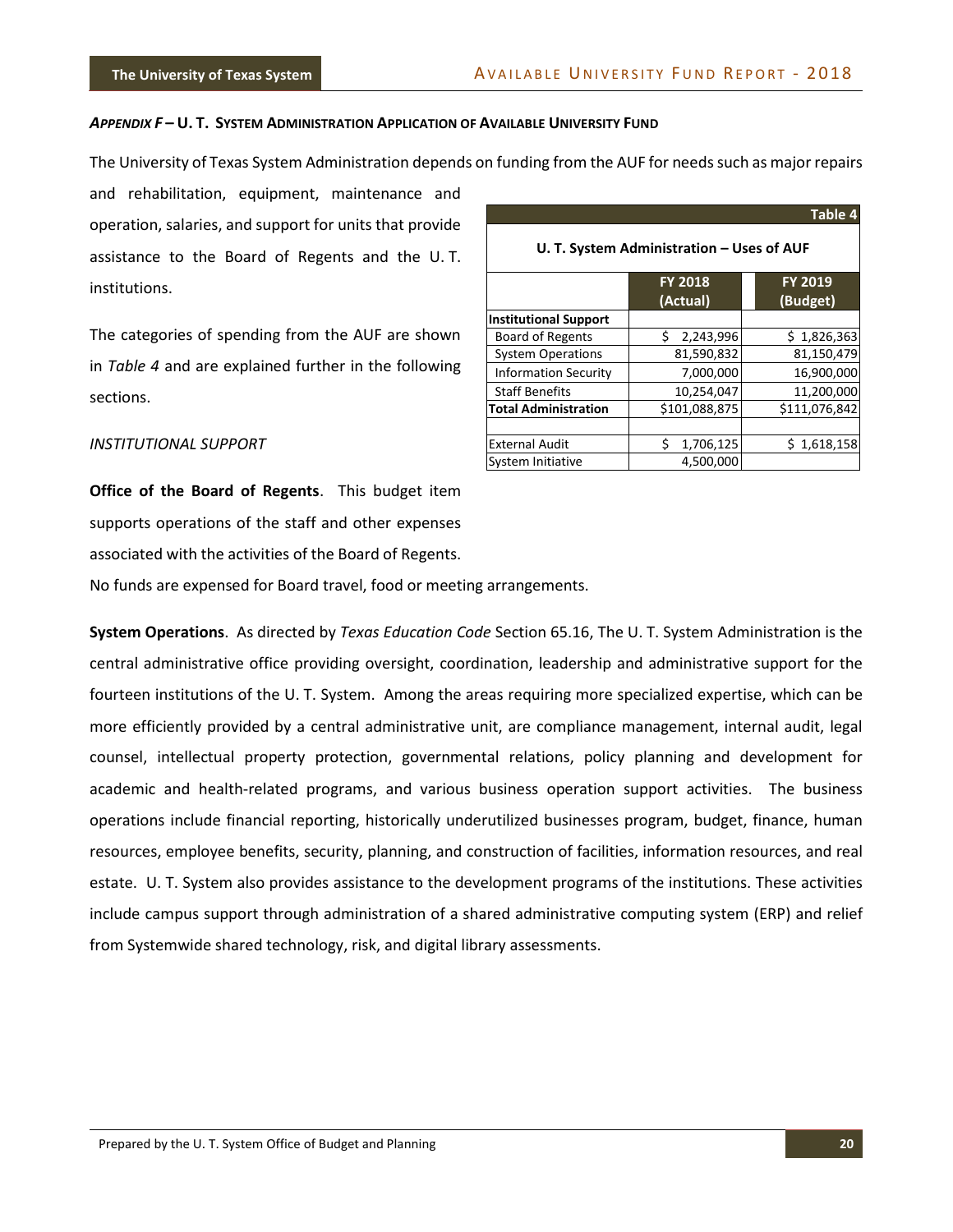#### APPENDIX F-U. T. SYSTEM ADMINISTRATION APPLICATION OF AVAILABLE UNIVERSITY FUND (CONTINUED)

**Staff Benefits**. Matching and employer contributions for social security, retirement, unemployment compensation insurance, workers' compensation insurance, longevity pay, accrued vacation and sick leave, and premium sharing payments are available for U. T. System Administration staff members whose salaries are paid from the AUF.

#### *EXTERNAL AUDIT*

The Board of Regents continues to engage an external audit firm to conduct an audit of the annual financial report of the U. T. System. This cost is expected to be recurring.

#### *INFORMATION SECURITY*

The Board of Regents approved \$7.0 million in FY 2018 to upgrade and improve information security controls and data loss prevention for U. T. System. In FY 2019, the Board of Regents approved \$16.9 million to expand the capabilities of the Intrusion Detection System (IDS), upgrade the vulnerability scanning service, and license a suite of other information security-related products.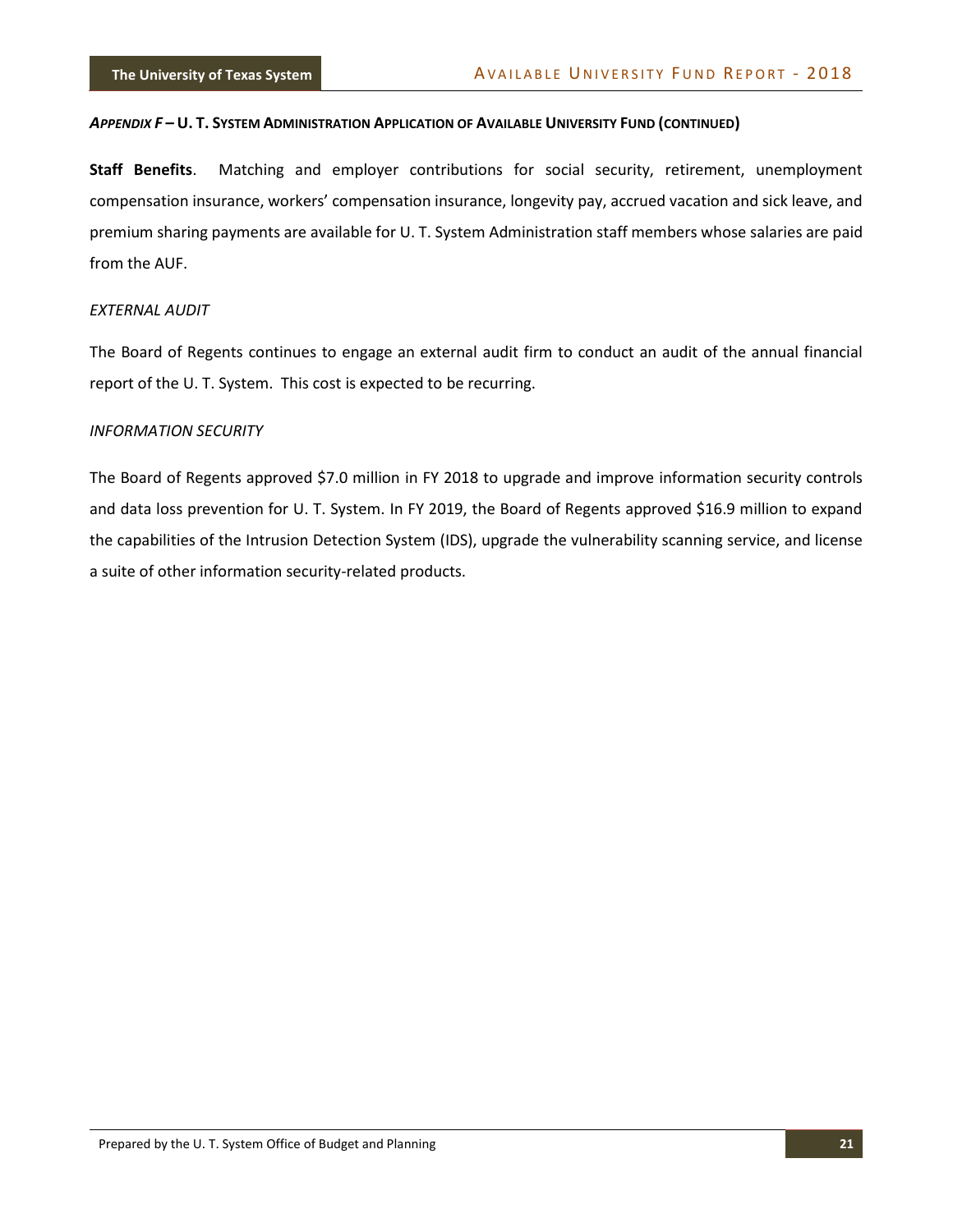<span id="page-24-0"></span>

|                                                                     | <b>Actual</b><br>FY 2018 | <b>Budget</b><br>FY 2019 |
|---------------------------------------------------------------------|--------------------------|--------------------------|
| <b>EXCELLENCE IN MISSION</b>                                        |                          |                          |
| INSTRUCTIONAL EXCELLENCE                                            |                          |                          |
| <b>Enhanced Academic Programs</b>                                   | \$38,870,541             | \$180,134,918            |
| <b>Instructional Program Services</b>                               | 4,799,704                | 1,959,398                |
| Instructional Initiatives and Programs                              | 2,208,544                | 26,263,184               |
| Academic Infrastructure (Libraries, Instructional Technology)       | 36,005,149               | 27,782,651               |
| <b>Student Programs and Services</b>                                | 7,853,737                | 3,697,472                |
| <b>RESEARCH EXCELLENCE</b>                                          |                          |                          |
| <b>Research Competitiveness</b>                                     | 32,306,262               | 14,117,800               |
| <b>OUTREACH EXCELLENCE</b>                                          |                          |                          |
| Academic Program/Community Interface                                | 3,568,244                | 3,013,330                |
| <b>TOTAL</b>                                                        | 125,612,181              | 256,968,753              |
| <b>RECRUITMENT AND RETENTION OF TALENT</b>                          |                          |                          |
| Faculty                                                             | 9,486,926                | 2,786,219                |
| K-12 Outreach and Undergraduate Students                            | 16,945,628               | 21,159,850               |
| <b>Graduate Students</b>                                            | 38,944,975               | 35,233,729               |
| <b>TOTAL</b>                                                        | 65,377,529               | 59,179,798               |
| INSTITUTIONAL ACCOUNTABILITY AND ENHANCED CONNECTIONS TO THE PUBLIC | 65,163,904               | 29,206,532               |
| <b>REGENTS' OUTSTANDING TEACHERS AWARDS</b>                         | 55,000                   |                          |
| <b>DELL MEDICAL SCHOOL</b>                                          | 44,126,723               | 25,010,190               |
| SYSTEMWIDE TECHNOLOGY AND TELECOMMUNICATIONS FUND                   | 7,986,043                | 2,826,727                |
| <b>TOTAL</b>                                                        | \$308,321,380            | \$373,192,000            |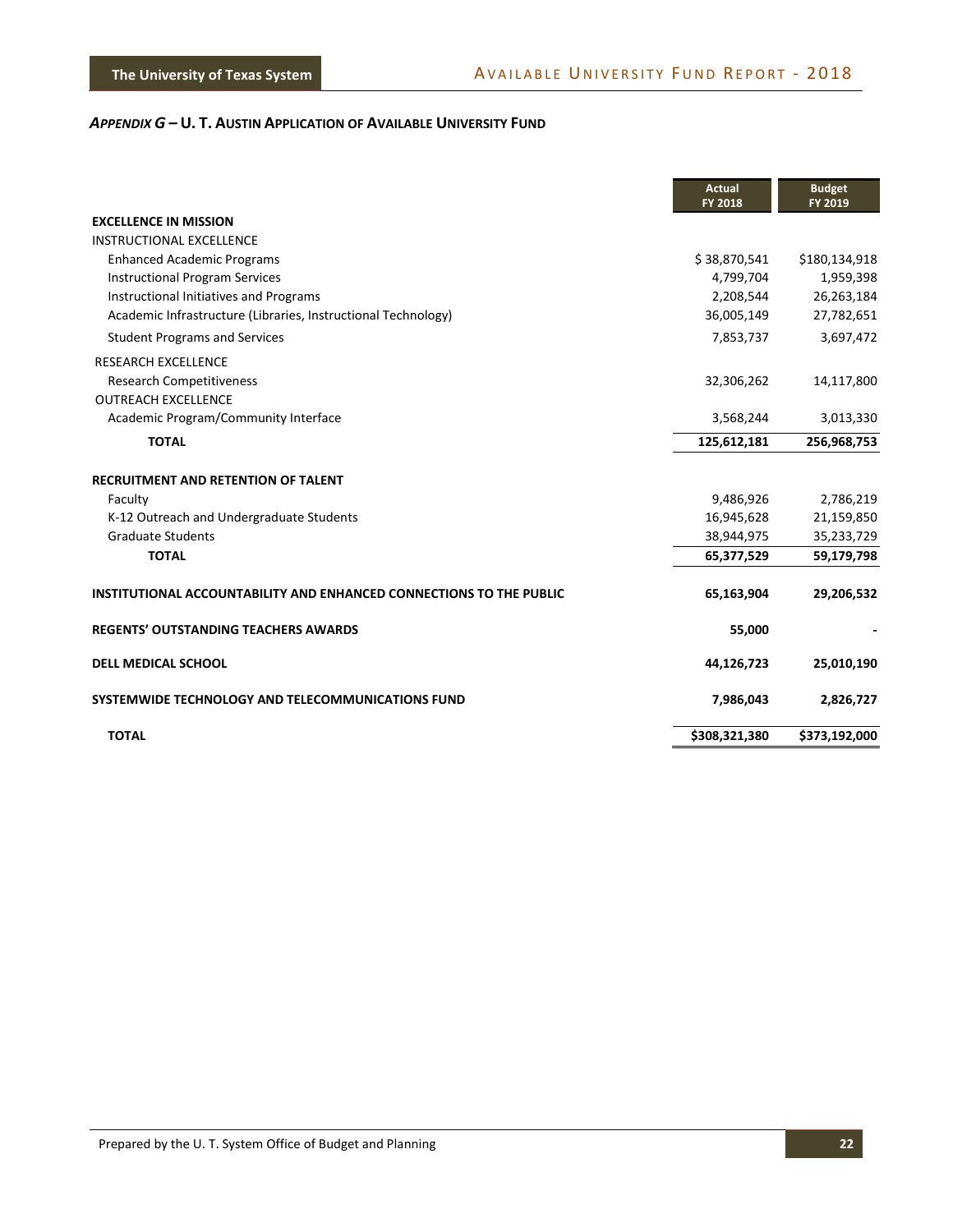#### **EXPLANATION OF U. T. AUSTIN AUF EXPENDITURES**

The mission of U. T. Austin is to achieve excellence in the interrelated areas of undergraduate education, graduate education, research and public service. And all sources of funds (appropriated, AUF, tuition, grants, and gifts) are expended to this end.

According to the *Texas Constitution*, one of the permitted uses of the AUF is the support and maintenance of U. T. Austin. Over the years, the AUF has provided the margin of excellence that permits U. T. Austin to achieve and maintain its place as one of the premier public institution of higher education in the nation. The margin of excellence and operations support of U. T. Austin is described below:

#### **EXCELLENCE IN MISSION:**

#### *INSTRUCTIONAL EXCELLENCE*

**Enhanced Academic Programs.** Academic initiatives at the college and departmental level enhanced by the AUF include curriculum innovation, development of new degree programs, interdisciplinary program planning and coordination, honors programs, internship programs, academic technology and facility support, K-12 and community outreach activities, and continuing education. For FY 2019, it also includes reserves to be allocated by executive leadership.

**Instructional Program Services.** These services include educational innovation, student success initiatives, college computing services, instructional and technology enhanced teaching support, provision of Web-based student-faculty communication platforms, teaching effectiveness services, credit by examination, new and experienced faculty training, assessment methods, student course-instructor evaluations, the U. T. Elementary School, and coordination of U. T. Austin institution-wide K-12 activities.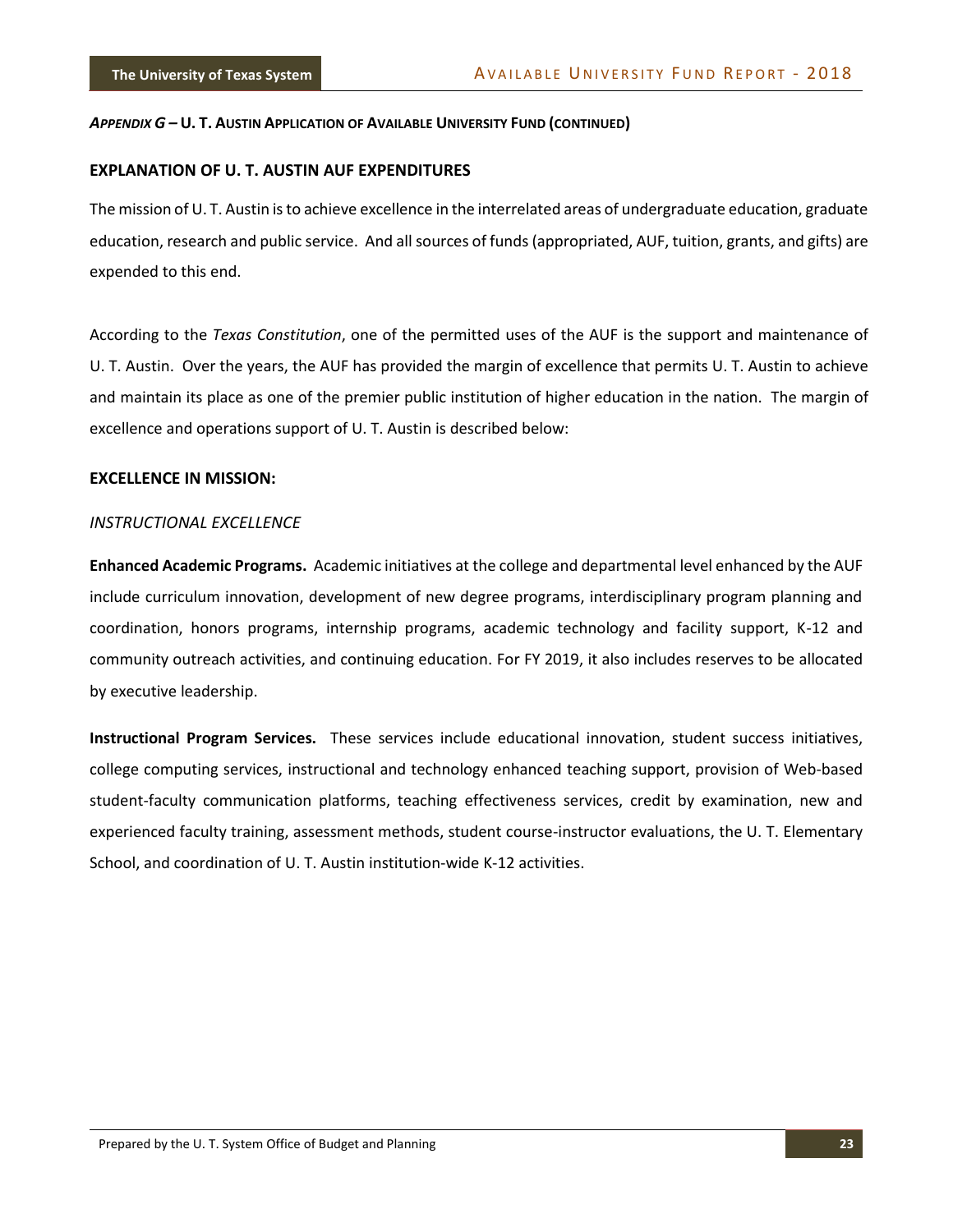**Instructional Initiatives and Programs.** The School of Undergraduate Studies was developed to enhance the education for all undergraduates through core curriculum, advising, learning communities, signature courses, interdisciplinary programs, and research. Other instructional initiatives and programs include course transformation and innovation and visiting lecturers. Students have access to specialized centers for design and creative technology; pharmacy and nursing experiences; and fine arts productions.

**Academic Infrastructure (Libraries and Instructional Technology).** Instructional technology services include providing access to computing, voice and data networks, internet, and email. Library services include access to comprehensive print and digital resources supporting all disciplines, and access to specialized collections within the Humanities Research Center and the Benson Latin American Collection.

**Student Programs and Services.** These services encompass new student orientation, career services, welcoming and mentoring programs, student organizations, campus and community involvement, Greek life, services for students with disabilities, student governance, judicial services, and volunteer and service learning.

#### *RESEARCH EXCELLENCE*

**Research Competitiveness.** Support is provided for the critical research infrastructure required for faculty to be competitive for federal, state, and private sector research grant funding, to meet the ever increasing regulatory and compliance requirements associated with this external funding, to provide specialized services for areas such as animal care and high performance computing, and to help support research centers and institutes targeting areas critical to the economic development of Texas and the nation.

#### *OUTREACH EXCELLENCE*

**Academic Program/Community Interface.** These programs help define and characterize the role of a flagship institution within the larger community and include such units as: Texas Performing Arts, Blanton Museum, and Winedale Historical Center.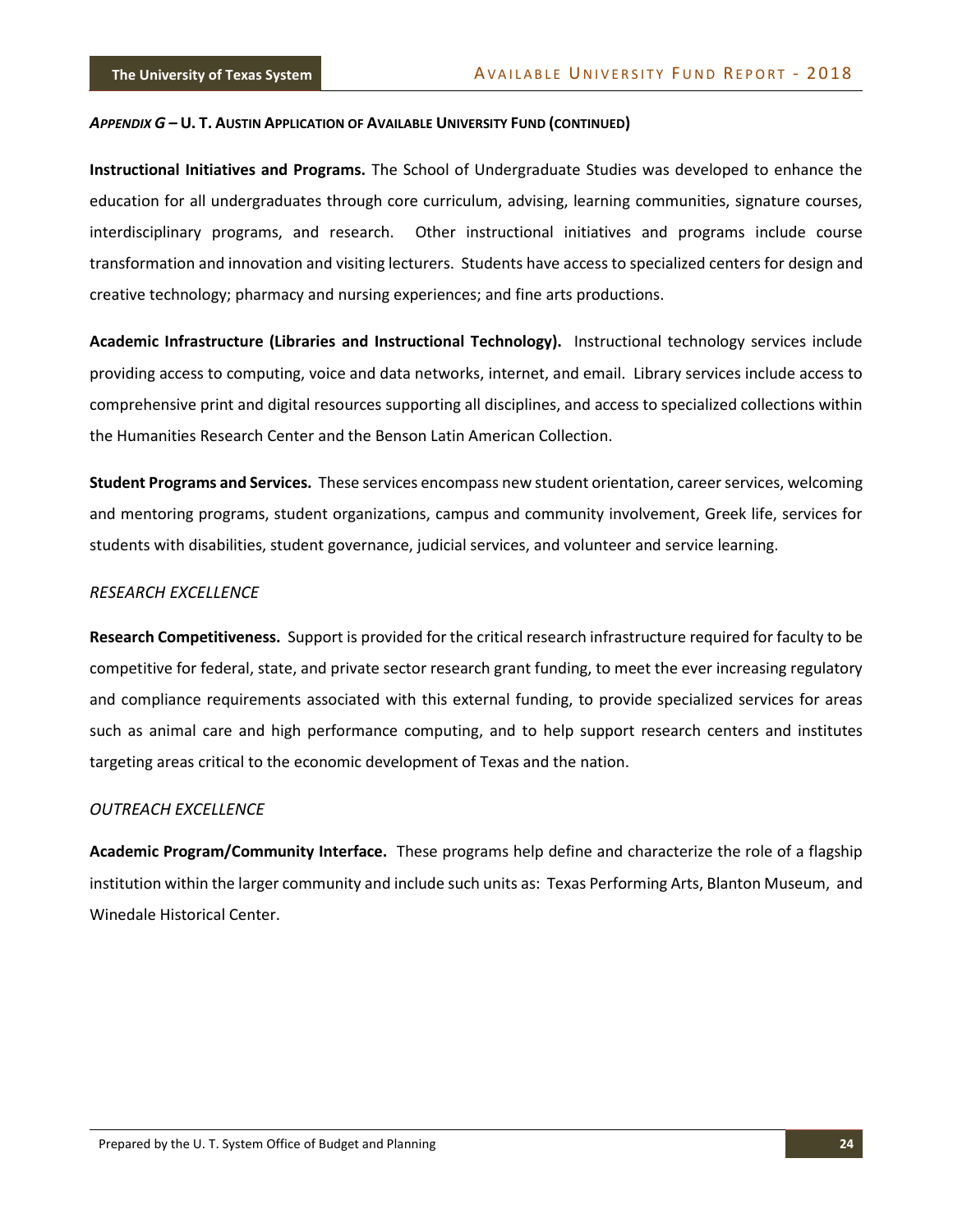#### **RECRUITMENT AND RETENTION OF TALENT:**

#### *FACULTY*

U. T. Austin is committed to continuing to advance as one of the world's finest universities. Achieving this goal is directly connected to our ability to recruit and retain faculty of the highest caliber. U. T. Austin must compete for this top talent.

#### *K-12 OUTREACH AND UNDERGRADUATE STUDENTS*

Funds for various admission, scholarship, and retention programs help ensure the quality and diversity of students. The University Outreach Centers provide an intensive college preparatory program for underrepresented students beginning in eighth grade and continuing through high school. The purpose is to increase the number of educationally disadvantaged students who graduate from Texas high schools prepared to matriculate and be successful in Texas colleges and universities.

#### *GRADUATE STUDENTS*

The intellectual and research accomplishments of U. T. Austin depend critically on its ability to recruit and retain the very best graduate students from across the nation. These funds provide the scholarships, fellowships and infrastructure support necessary for U. T. Austin to compete with its peer institutions for these excellent students.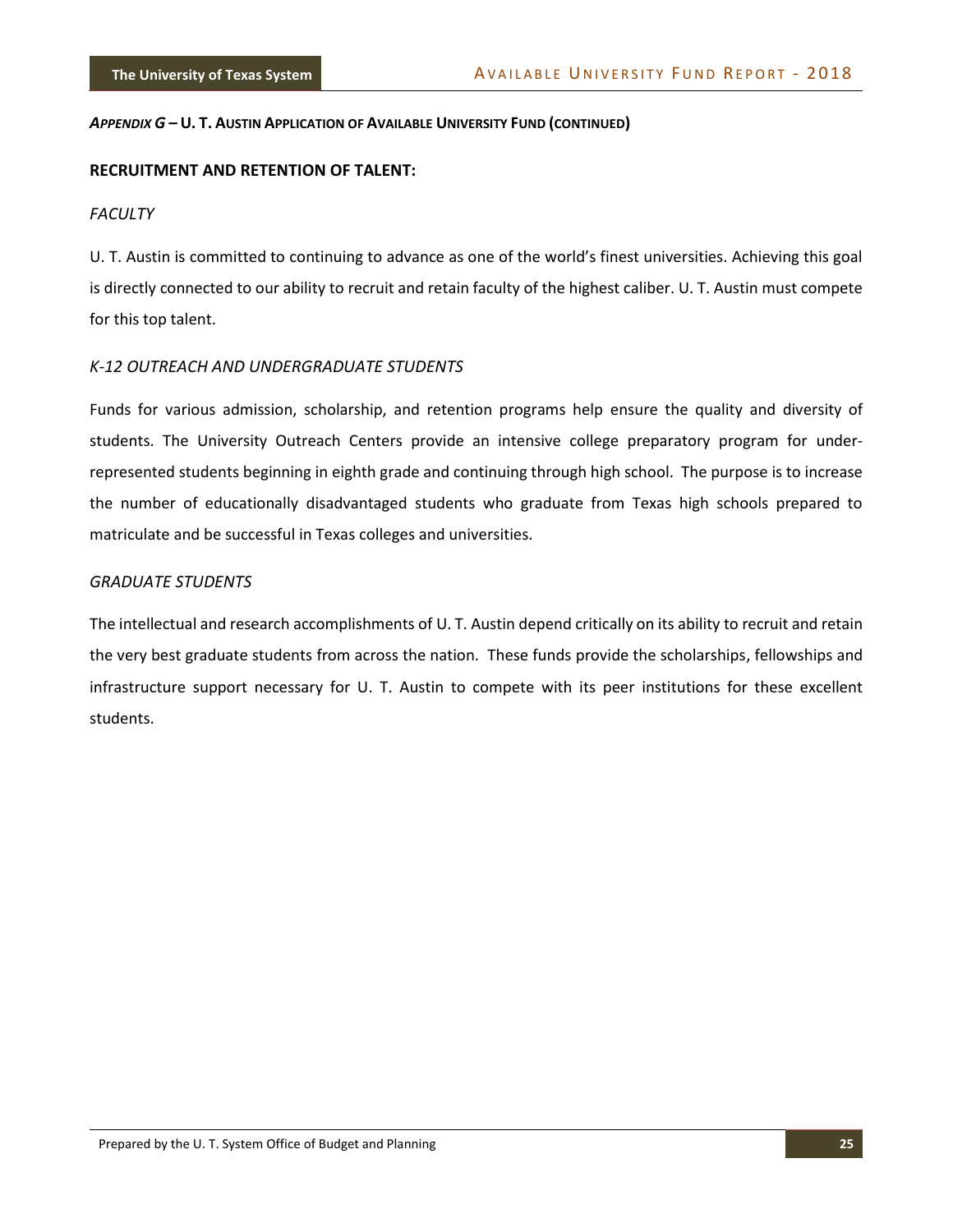#### *INSTITUTIONAL ACCOUNTABILITY AND ENHANCED CONNECTION TO THE PUBLIC:*

Institutional accountability programs and offices are dedicated to providing support services for excellence in teaching, research, and public service. Development efforts expand private support by presenting evidence of U. T. Austin's distinctive character, valuable service, and efficient management. University Communications has leadership responsibility for the institution's interaction with the media and with the public at large. The Office of the Executive Vice President and Provost serves as the chief academic officer of the institution overseeing the academic programs on campus. The Office of Institutional Reporting, Research and Information Systems provides information and analytical support to university decision makers and submits numerous reports to the Texas Higher Education Coordinating Board and the U.S. Department of Education. Financial and Administrative Services is dedicated to enhancing the development and delivery of most supporting services for on-campus clients, including public and environmental safety and the integrity of the physical infrastructure of the campus. Project Information Quest uses business intelligence tools to provide critical information to U. T. Austin decision makers.

#### **REGENTS' OUTSTANDING TEACHER AWARDS:**

The awards program recognizes tenured, tenure-track and other instructional faculty for outstanding teaching, personal commitment to students and the learning process, and the ability to inspire and motivate students in the classroom. The program provides a framework that fosters excellence in teaching at all levels, rewards outstanding teachers, stimulates innovation in education, and promotes continuous quality improvement in education. The program requires a demonstration of sustained excellence in teaching, instructional development and curricular design, and advising and mentoring. Funding received is transferred from U. T. System Administration based on awards made. The Board of Regents has allocated funding for this program through FY 2018 and makes annual awards to U. T. Austin.